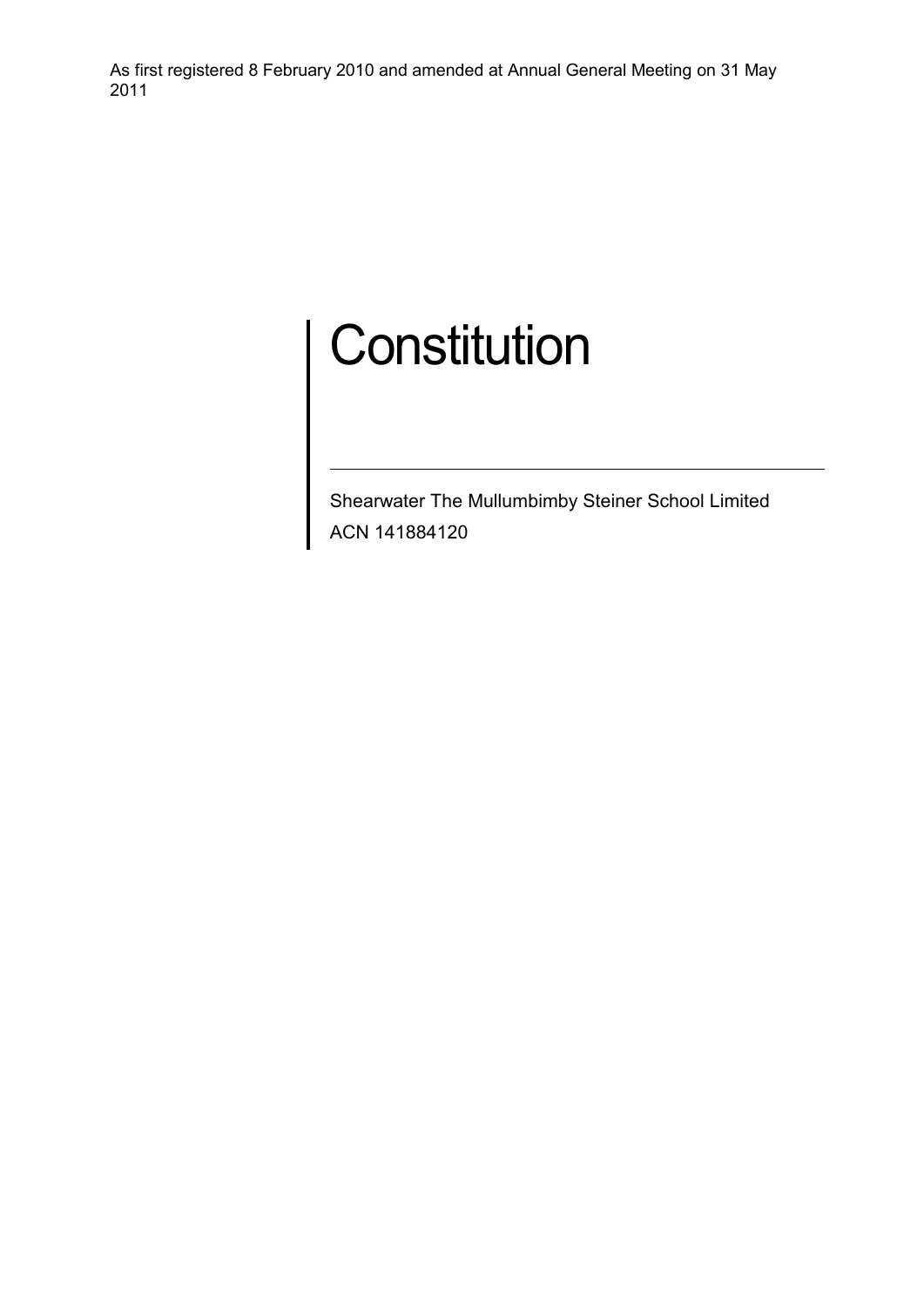# Constitution of Shearwater The Mullumbimby Steiner School Limited ACN 141 884 120

| 1.                              | <b>Defined terms</b>           | $5\phantom{.0}$ |
|---------------------------------|--------------------------------|-----------------|
| 2.                              | Interpretation                 | $6\phantom{1}$  |
| 3.                              | <b>Replaceable rules</b>       | 6               |
|                                 | <b>Objects</b>                 | 6               |
| 4.                              | <b>Objects</b>                 | 6               |
| Income and property of Company  |                                | 7               |
| 5.                              | Income and property of Company | 7               |
|                                 | <b>Membership</b>              | 8               |
| 6.                              | <b>Classes of membership</b>   | 8               |
| 7.                              | <b>Admission</b>               | 8               |
| 8.                              | <b>Ceasing to be a Member</b>  | 9               |
| <b>General meetings</b>         |                                | 9               |
| 9.                              | <b>Calling general meeting</b> | 9               |
| 10.                             | Notice of general meeting      | 10              |
| Proceedings at general meetings | 10                             |                 |
| 11.                             | <b>Member</b>                  | 10              |
| 12.                             | Quorum                         | 11              |
| 13.                             | Chairperson                    | 11              |
| 14.                             | Adjournment                    | 11              |
| 15.                             | <b>Decision on questions</b>   | 12              |
| 16.                             | <b>Taking a poll</b>           | 12              |
| 17.                             | No casting vote of chairperson | 12              |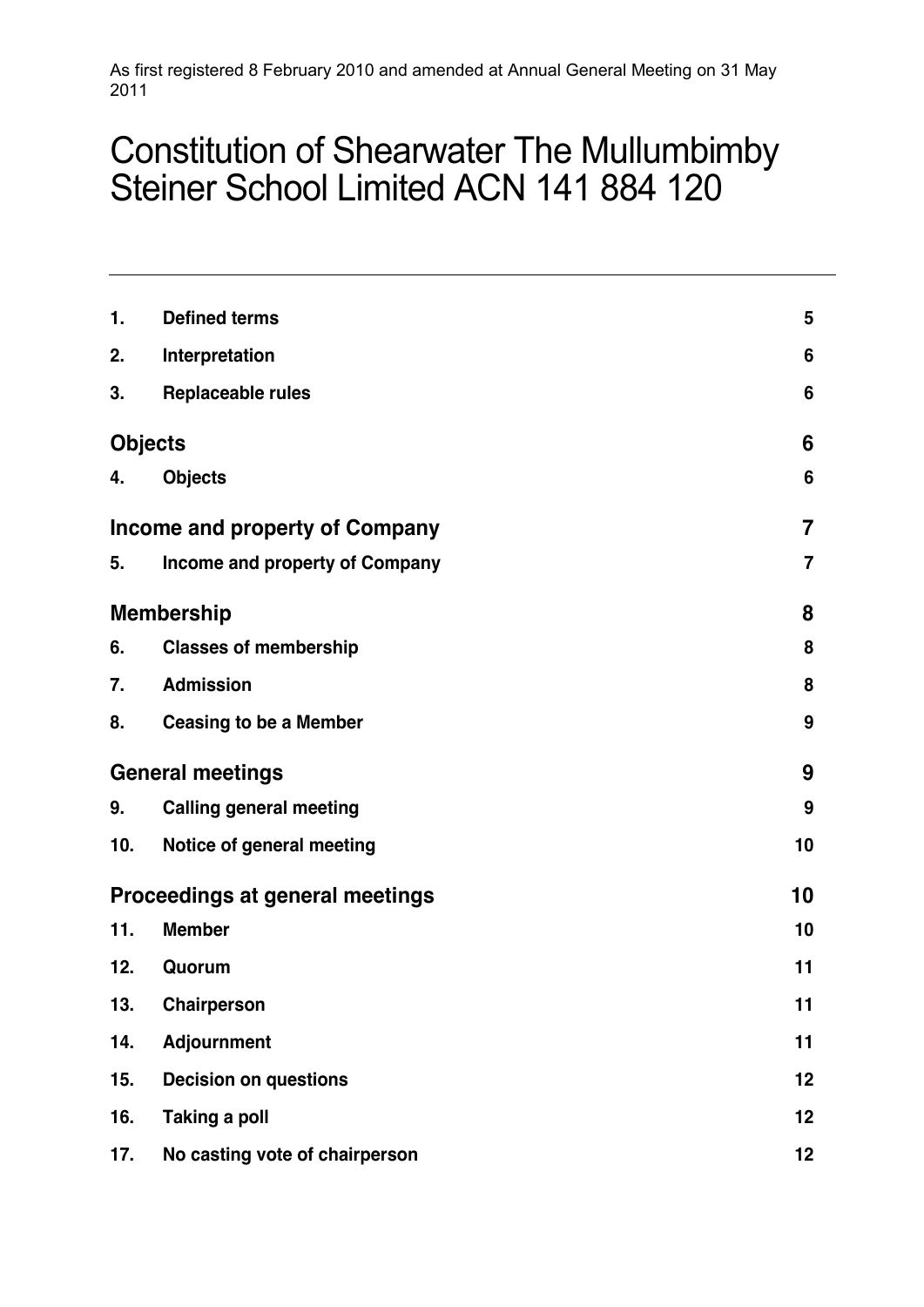| 18.                     | <b>Offensive material</b>                          | 13 |
|-------------------------|----------------------------------------------------|----|
| <b>Votes of Members</b> | 13                                                 |    |
| 19.                     | <b>Entitlement to vote</b>                         | 13 |
| 20.                     | <b>Objections</b>                                  | 13 |
| 21.                     | Votes by proxy                                     | 13 |
| 22.                     | <b>Document appointing proxy</b>                   | 14 |
| 23.                     | <b>Lodgement of proxy</b>                          | 14 |
| 24.                     | <b>Validity</b>                                    | 15 |
|                         | <b>Directors</b>                                   | 15 |
| 25.                     | Nomination of candidates for election as Directors | 15 |
| 26.                     | <b>Appointment and removal of Directors</b>        | 16 |
| 27.                     | <b>Retirement</b>                                  | 17 |
| 28.                     | <b>Vacation of office</b>                          | 17 |
| 29.                     | <b>Casual appointments</b>                         | 18 |
| 30.                     | <b>Powers and duties of Directors</b>              | 18 |
| 31.                     | <b>Board meetings</b>                              | 18 |
| 32.                     | <b>Decision on questions</b>                       | 19 |
| 33.                     | <b>Special Matters</b>                             | 19 |
| 34.                     | <b>Payments to Directors</b>                       | 20 |
| 35.                     | <b>Directors' interests</b>                        | 20 |
| 36.                     | <b>Alternate Directors</b>                         | 21 |
| 37.                     | <b>Remaining Directors</b>                         | 21 |
| 38.                     | Chairperson                                        | 22 |
| 39.                     | <b>Delegation to Committees</b>                    | 22 |
| 40.                     | <b>Written resolutions</b>                         | 23 |
| 41.                     | <b>Validity of acts of Directors</b>               | 24 |
| 42.                     | <b>Minutes and Registers</b>                       | 24 |
| 43.                     | Appointment of attorneys and agents                | 24 |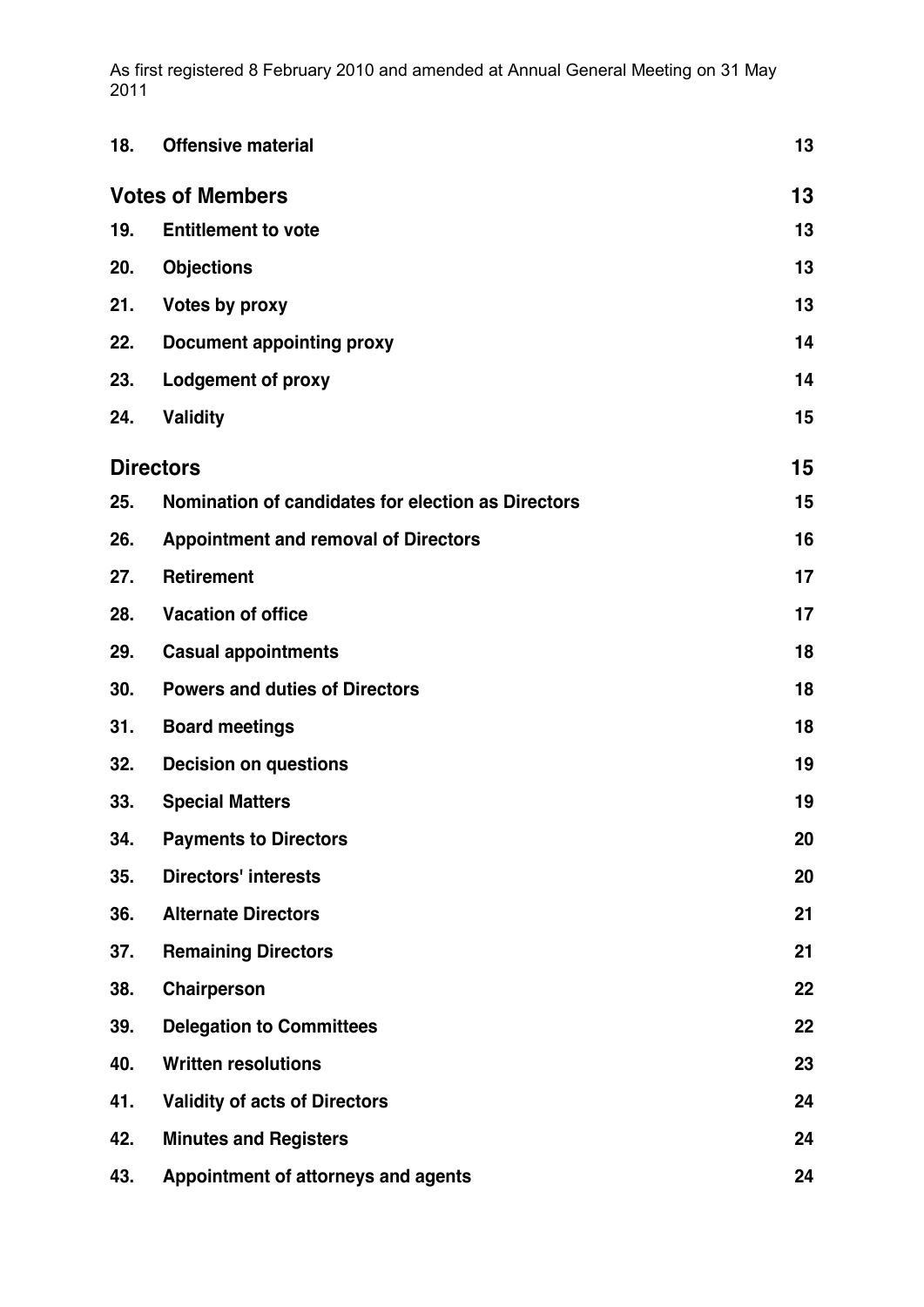| <b>Secretary</b>             |                                |    |
|------------------------------|--------------------------------|----|
| 44.                          | <b>Secretary</b>               | 25 |
| <b>Inspection of records</b> |                                | 25 |
| 45.                          | <b>Inspection of records</b>   | 25 |
| <b>Notices</b>               |                                | 25 |
|                              | 46. Service of notices         | 25 |
|                              | 47. Persons entitled to notice | 26 |
| <b>Audit and accounts</b>    |                                | 26 |
| 48.                          | <b>Audit and accounts</b>      | 26 |
| <b>Winding up</b>            | 27                             |    |
| 49.                          | <b>Winding up</b>              | 27 |
| <b>Indemnity</b>             | 27                             |    |
| 50.                          | <b>Indemnity</b>               | 27 |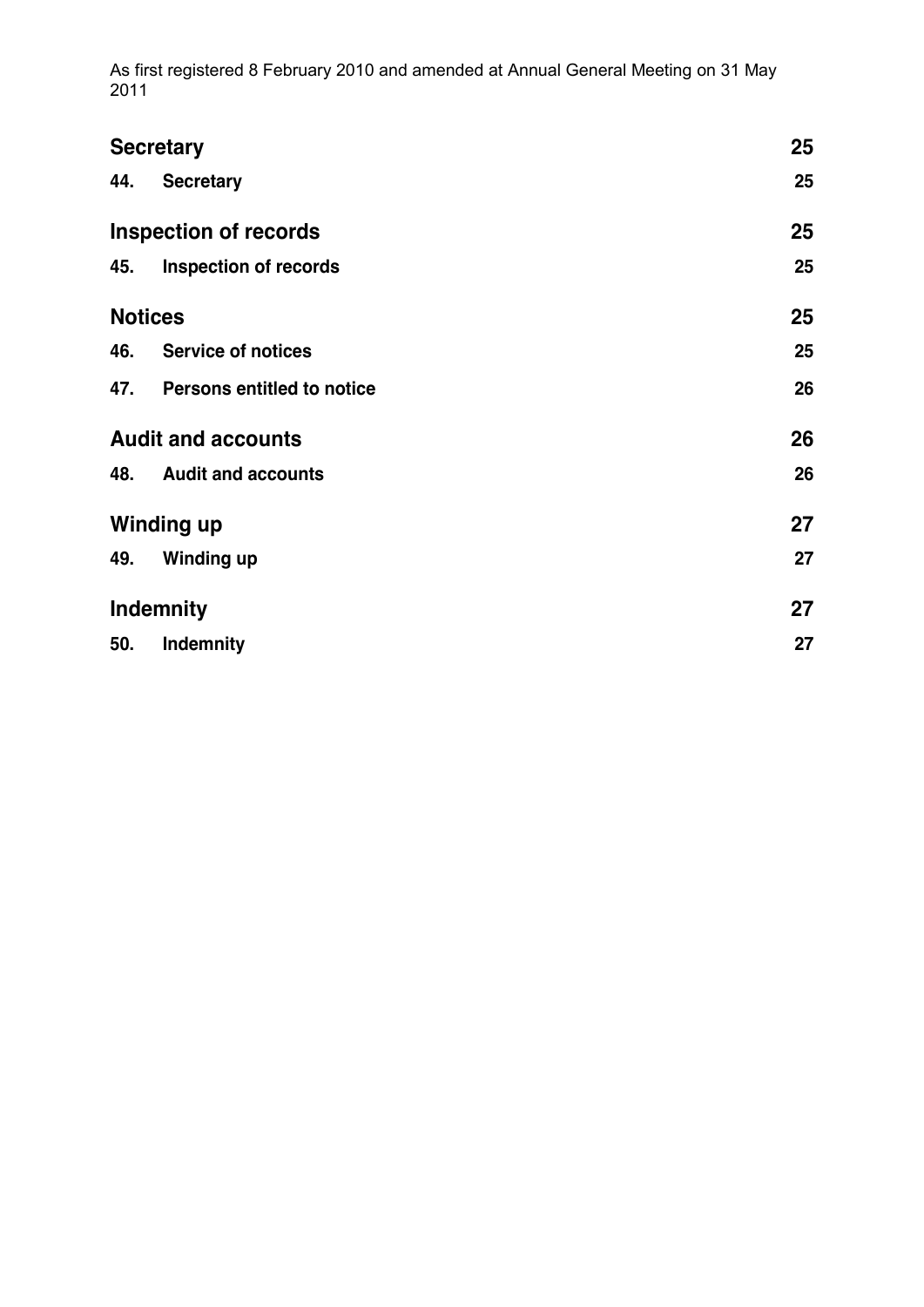#### 1. Defined terms

1.1 In this Constitution unless the contrary intention appears:

Alumni means former students of the School.

Alternate Director means a person appointed as an alternate Director under clause [36.](#page-20-0)

Auditor means the Company's auditor.

Business Manager means the person appointed by the Board with executive responsibility for finance and management of administrative staff.

College of Teachers means the body of teachers currently employed at the School responsible for the development and delivery of a registered and accredited curriculum in accordance with the pedagogical principles of Rudolf Steiner.

Company means Shearwater The Mullumbimby Steiner School Limited.

Constitution means the constitution of the Company as amended from time to time.

Corporations Act means the *Corporations Act 2001* (Cth) as modified or amended from time to time and includes any regulations made under that Act and any exemption or modification to that Act applying to the Company.

Director includes any person occupying the position of director of the Company, and where appropriate includes an Alternate Director.

Directors or Board means all or some of the Directors acting collectively as a board.

Executive Officer/s means the executive officer/s who are responsible for the day to day management and operation of the School and who report to the Board.

Life Member means the six founding members of the School namely Ian Howden, Tracey Howden, Konrad Frederick Korobacz, Dierdre Korobacz, Stanley William Stevens and Sally Anne Davison and any other person the Board resolves to constitute a Life Member in recognition of outstanding service to the School.

Member means a person admitted as an Ordinary Member under clause [7](#page-7-0) whose membership has not ceased under clause 8 or a Life Member.

Parent means parent or legal guardian of a child currently enrolled at the School.

Parents and F riends Association means Shearwater Parents and Friends Association being an organisation constituted by the Parents andother persons who actively support the objects of the Company.

Principal means the person appointed by the Board with executive responsibility for education.

Register means the register of Members of the Company.

Secretary means any person appointed by the Board to perform any of the duties of a secretary of the Company and if there are joint secretaries, any one or more of those joint secretaries.

School has the meaning given in clause [4.1\(a\).](#page-5-0)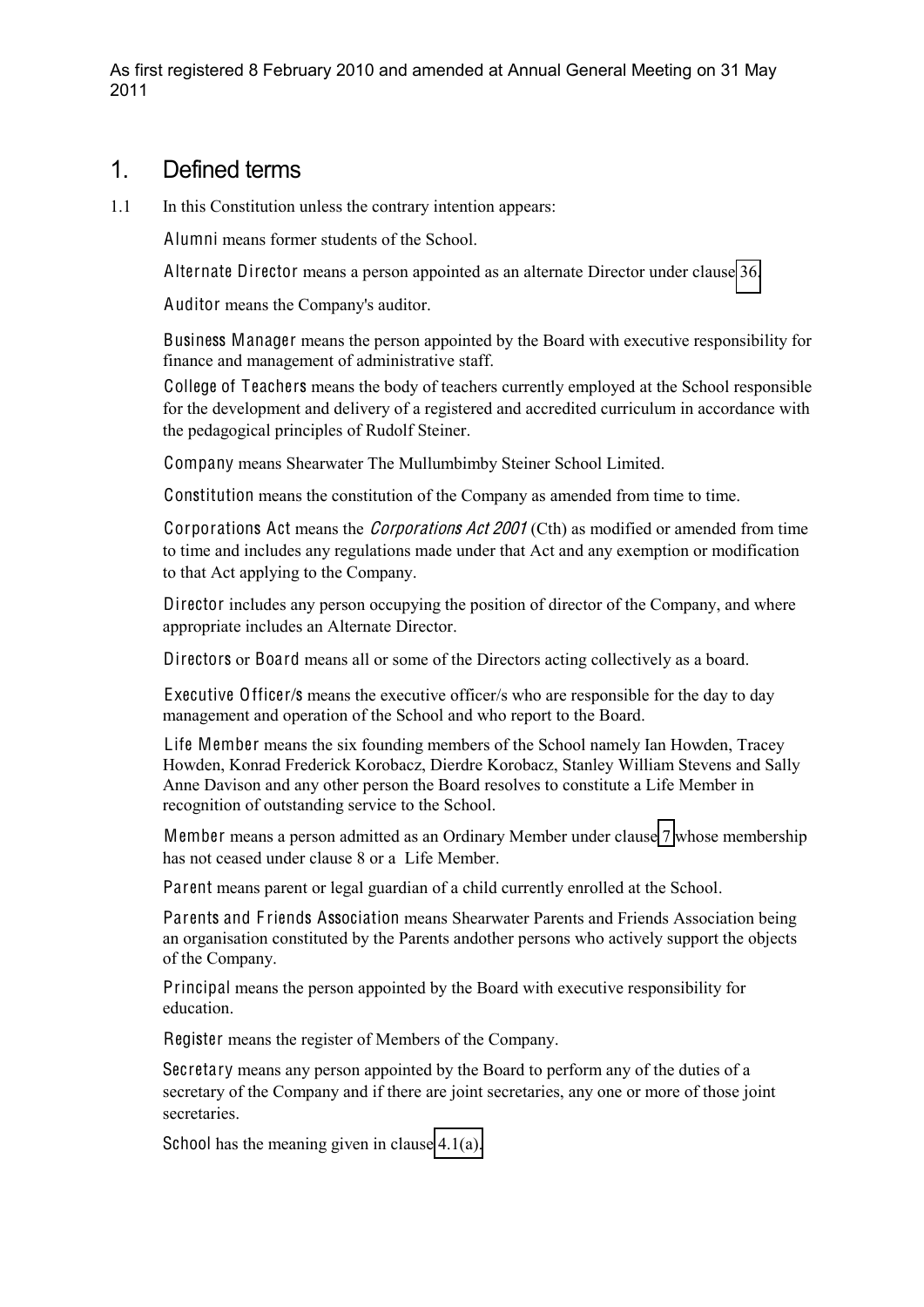In this Constitution, except where the context otherwise requires, an expression in a clause of this Constitution has the same meaning as in the Corporations Act. Where the expression has more than one meaning in the Corporations Act and a provision of the Corporations Act deals with the same matter as a clause of this Constitution, that expression has the same meaning as in that provision.

### 2. Interpretation

In this Constitution, except where the context otherwise requires:

- (a) the singular includes the plural and vice versa, and a gender includes other genders;
- (b) another grammatical form of a defined word or expression has a corresponding meaning;
- (c) a reference to a clause, paragraph, schedule or annexure is to a clause or paragraph of, or schedule or annexure to, this Constitution, and a reference to this Constitution includes any schedule or annexure;
- (d) a reference to a document or instrument includes the document or instrument as novated, altered, supplemented or replaced from time to time;
- (e) a reference to A\$, \$A, dollar or \$ is to Australian currency; and
- (f) the meaning of general words is not limited by specific examples introduced by including, for example or similar expressions.

### 3. Replaceable rules

To the extent permitted by law, the replaceable rules in the Corporations Act do not apply to the Company.

# **Objects**

#### <span id="page-5-1"></span>4. Objects

- <span id="page-5-2"></span><span id="page-5-0"></span>4.1 The Company is established for the objects of:
	- (a) operating an educational facility that includes a kindergarten, a primary school and a secondary school in accordance with the educational principles of Rudolf Steiner (the School); and
	- (b) undertaking other educational or related activities that are considered appropriate for a Steiner School by the Board provided that those activities can be independently funded without recourse to the general revenues of the Company.
- 4.2 In order to achieve the objects specified in clause 4.1 it is a further object of the Company that the primary objects be fulfilled by: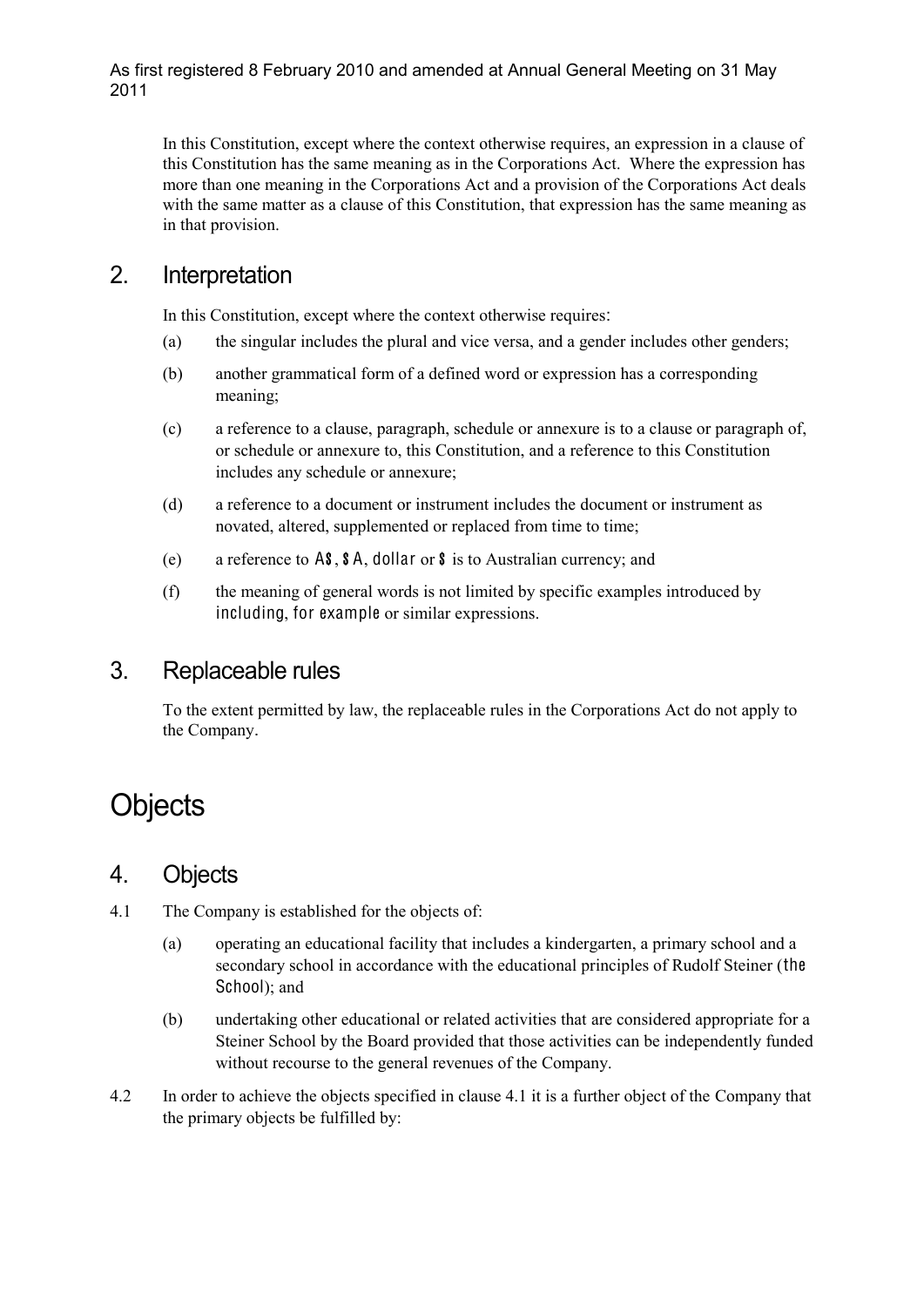- (a) the decision making bodies of the Company working collegially by which means it is intended to make decisions by consensus or unanimous agreement, failing which, decisions are to made by majority vote; and
- (b) striving for the highest quality and inclusive relationships between the students, the teachers and other staff members, Parents and others associated with the School.
- 4.3 The Company may exercise the powers granted in section 124(1) of the Corporations Act only to:
	- (a) carry out the objects set out in clause [4.1;](#page-5-2) and
	- (b) do all things incidental or convenient in relation to the exercise of power under clause 4.3(a) including:
		- (i) establishing and operating a Building Fund; and
		- (ii) establishing and operating a Scholarship Fund in accordance with clause 4.4.
- 4.4 The Company may establish and operate a Scholarship Fund as a public fund. It is a requirement of the operation of any Scholarship Fund that:
	- (a) members of the public will be invited to contribute to the Scholarship Fund;
	- (b) members of the public, not already enrolled at the School, will be invited to apply for a scholarship; and
	- (c) scholarships will be granted according to merit and issues of equity.

# Income and property of Company

## 5. Income and property of Company

- 5.1 The Company must apply its income and property only towards the promotion of the objects set out in clause [4.](#page-5-1)
- 5.2 The Company must not pay or transfer any of its income or property directly or indirectly to any Member except as payment:
	- (a) in return for any services rendered or goods supplied in the ordinary and usual course of business to the Company; or
	- (b) of interest on a loan to the Company at a rate not exceeding:
		- (i) current bank overdraft rates of interest for moneys lent; or
		- (ii) in the case of loans in place at 26 May 2010 and continuing until 26 May 2020, the higher of current overdraft rates for moneys lent or 4.5%.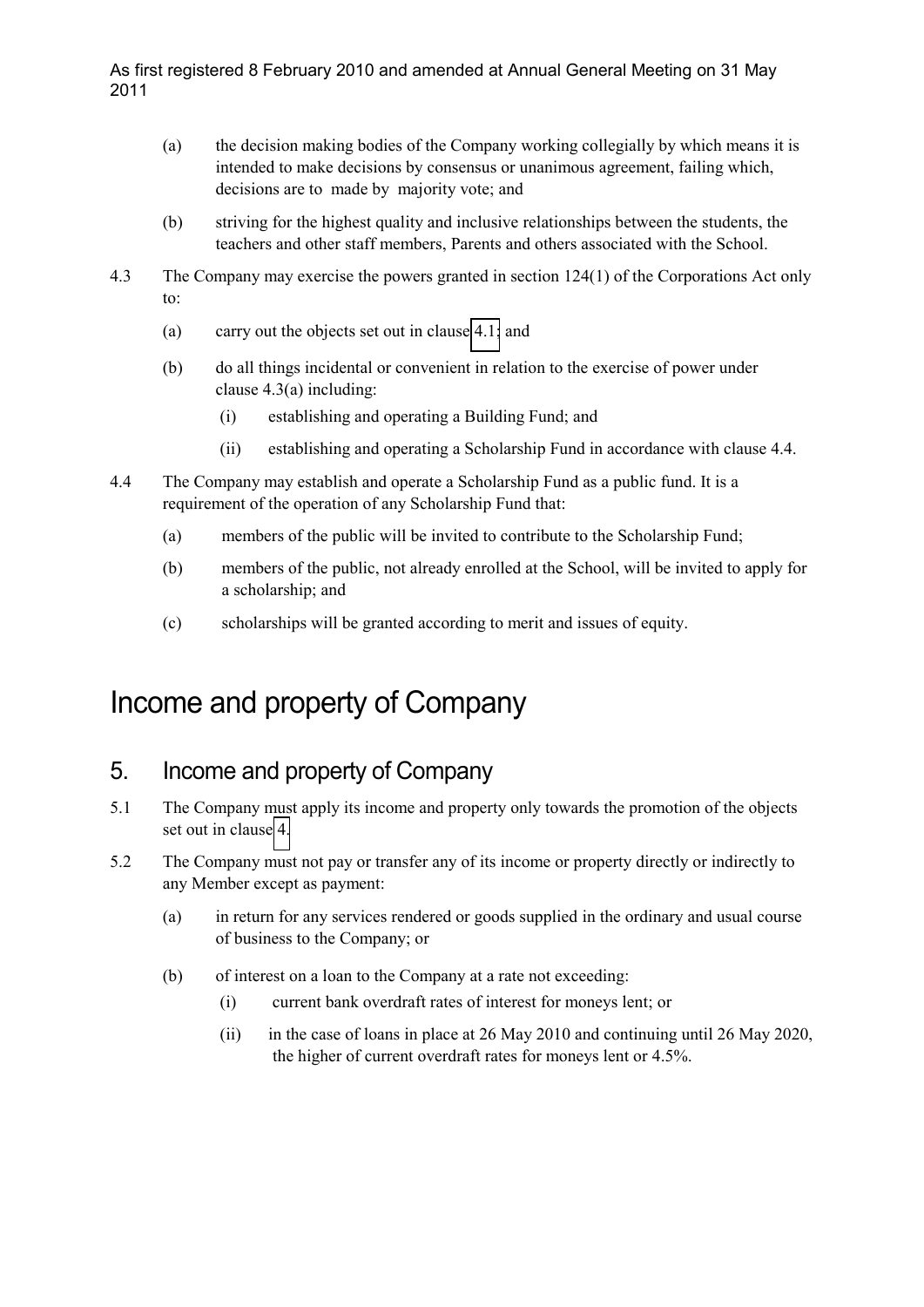# **Membership**

#### 6. Classes of membership

- 6.1 A Member of the Company is either:
	- (a) an Ordinary Member; or
	- (b) a Life Member.
- 6.2 A person is eligible for admission as an Ordinary Member if:
	- (a) he or she is a Parent ;
	- (b) he or she is a current member of staff of the School; or
	- (c) the Board is satisfied that he or she actively supports the objects of the Company .
- 6.3 Except for the purposes of admission to and cessation or renewal of membership a Life Member has the same rights, privileges and responsibilities as an Ordinary Member.

### <span id="page-7-0"></span>7. Admission

- 7.1 The Members of the Company are:
	- (a) the persons who were members of Shearwater the Mullumbimby Steiner School Inc at 8 February 2010; and
	- (b) any other eligible persons whom the Board admits to membership in accordance with this Constitution.
- 7.2 The Board may admit a person as a Member if the person:
	- (a) meets the eligibility criteria set out in clause 6.2;
	- (b) is a natural person;
	- (c) has never been a registrable person for the purposes of the Child Protection (Offender<sup>s</sup> Registration) Ac<sup>t</sup> 2000 (NSW) nor ever been convicted of an indictable offence; and
	- (d) is not an undischarged bankrupt.
- 7.3 Applications for membership of the Company must be in writing, signed by the applicant, and be in a form approved by the Board in its absolute discretion.
- <span id="page-7-1"></span>7.4 The Board must consider each application for membership at the next meeting of the Board after the application is received. In considering an application for membership, the Board may:
	- (a) accept the application;
	- (b) reject the application; or
	- (c) ask the applicant to give more evidence of eligibility or suitability for membership.
- 7.5 If the Board asks for more evidence under clause [7.4,](#page-7-1) its determination of the application for membership is deferred until the evidence is given.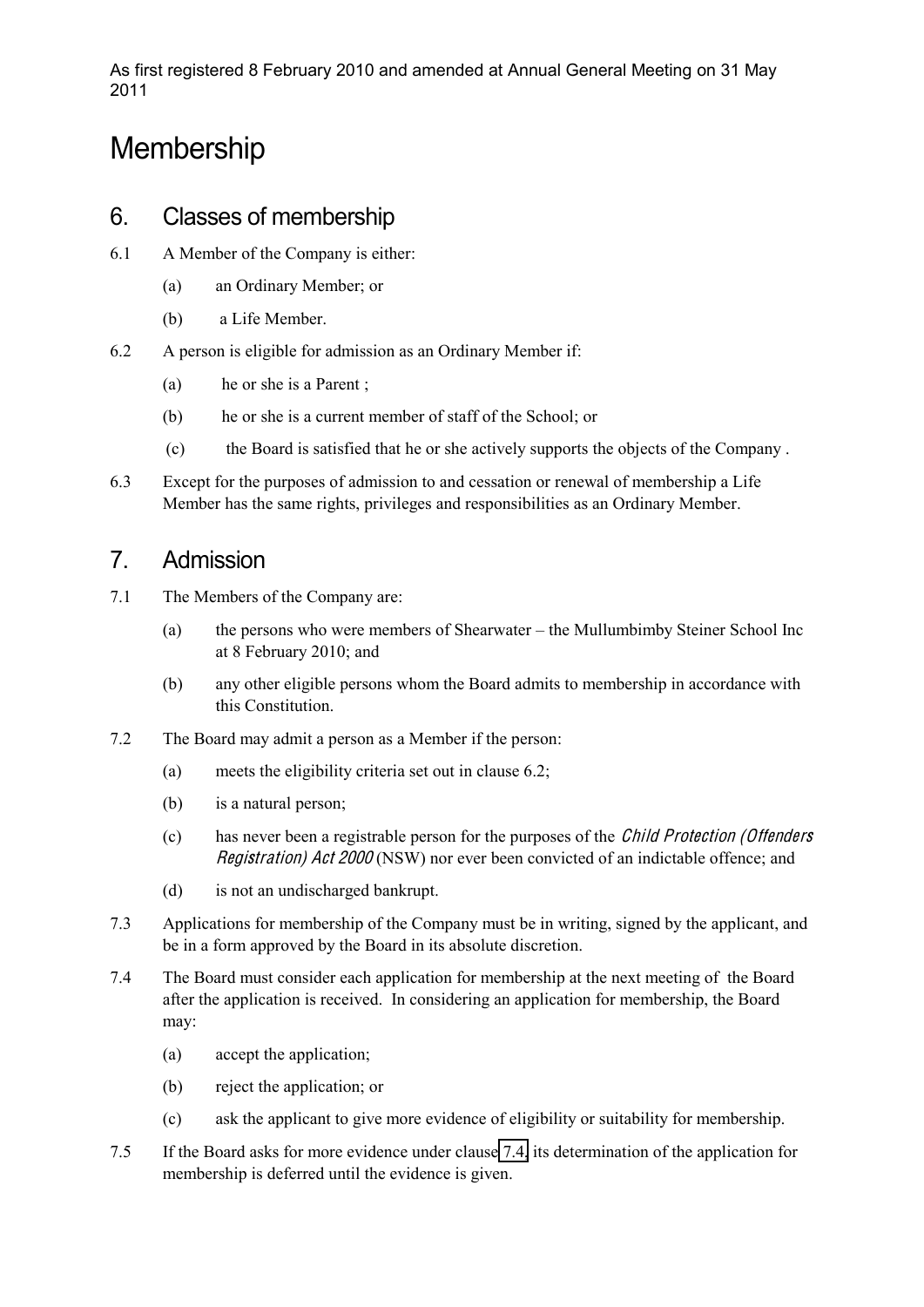- 7.6 The Board need not give any reason for rejecting an application for membership.
- 7.7 The rights and privileges of every Member are personal to each Member and are not transferable by the Member's own act or by operation of law.

### 8. Ceasing to be a Member

- 8.1 A Member's membership of the Company ceases immediately:
	- (a) if the Member was admitted based on eligibility as a Parent or a current staff member, when the Member no longer satisfies either of those criteria;
	- (b) if the Member was admitted based on eligibility arising from active support of the objects of the Company, at the later of:
		- (i) the expiry of one year after the Member was admitted; or
		- (ii) if the Member is a Director, the date on which the Member ceases to be a Director;
	- (c) if the Member gives the Secretary written notice of resignation, from the date of receipt of that notice by the Secretary;
	- (d) if a majority of three-quarters of the Directors present and voting at a Board meeting by resolution terminate the membership of a Member:
		- (i) whose conduct in their opinion renders it undesirable that that Member continue to be a Member of the Company; and
		- (ii) who has been given at least 21 days' notice of the resolution and has had the opportunity to be heard at the meeting at which the resolution is proposed; or
	- (e) if the Member:
		- (i) dies;
		- (ii) becomes mentally incapacitated or whose person or estate is liable to be dealt with in any way under the laws relating to mental health;
		- (iii) is a registrable person for the purposes of the *Child Protection (Offenders* Registration) Ac<sup>t</sup> 2000 (NSW) or is convicted of an indictable offence; or
		- (iv) files or is the subject of a petition for bankruptcy.
- 8.2 A person whose membership of the Company ceases under clause 8.1 may be readmitted as a Member in accordance with clause 7.

# General meetings

### 9. Calling general meeting

9.1 Any two Directors may, at any time, call a general meeting.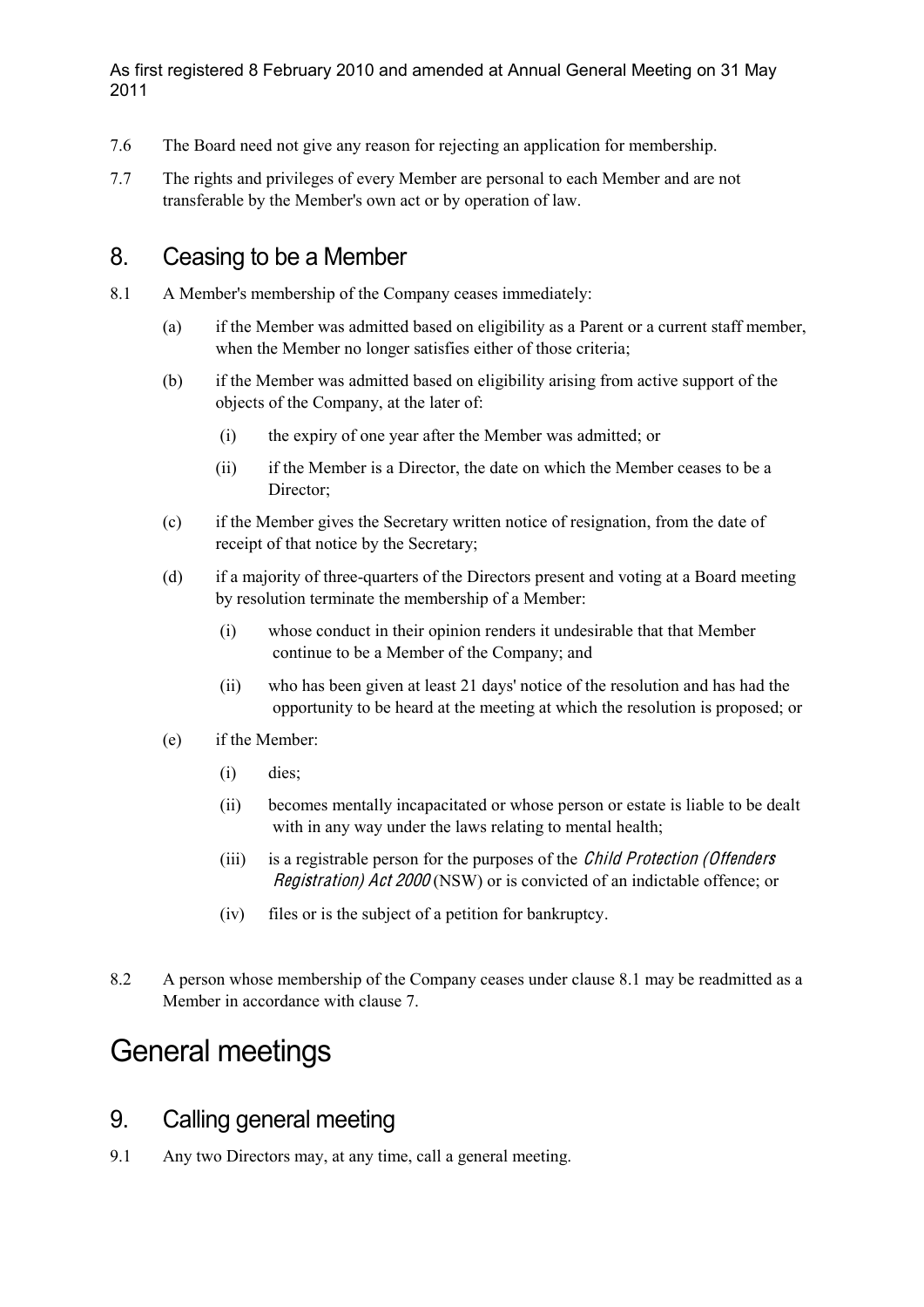- <span id="page-9-0"></span>9.2 A Member may:
	- (a) only request the Board to call a general meeting in accordance with section 249D of the Corporations Act; and
	- (b) not request or call and arrange to hold a general meeting except under section 249E or 249F of the Corporations Act.

# 10. Notice of general meeting

- 10.1 Subject to the provisions of the Corporations Act allowing general meetings to be held with shorter notice, the Company must give Members at least 21 days written notice (exclusive of the day on which the notice is served or deemed to be served and of the day for which notice is given) of any general meeting.
- 10.2 A notice calling a general meeting:
	- (a) must specify the place, date and time of the meeting and if the meeting is to be held in two or more places, the technology that will be used to facilitate this; and
	- (b) must state the general nature of the business to be transacted at the meeting; and
	- (c) may specify a place, facsimile number and electronic address for the purposes of proxy appointment.
- 10.3 A notice of an annual general meeting need not state that the business to be transacted at the meeting includes:
	- (a) the consideration of the annual financial report, Directors' report and the Auditor's report;
	- (b) the election of Directors; or
	- (c) the appointment and fixing of the remuneration of the Auditor.
- 10.4 The Board may postpone or cancel any general meeting (other than a meeting called as the result of a request under clause [9.2\)](#page-9-0).
- 10.5 The Board must give notice of the postponement or cancellation of a general meeting to all persons entitled to receive notice of general meetings under clause 47.1.
- 10.6 The failure or accidental omission to send a notice of a general meeting (including a proxy appointment form) to any Member or the non-receipt of a notice (or form) by any Member does not invalidate the proceedings at or any resolution passed at the general meeting.

# Proceedings at general meetings

#### 11. Member

In clauses [12,](#page-10-0) [13,](#page-10-1) [15](#page-11-0) and [19,](#page-12-0) Member includes a Member present in person or by proxy or attorney.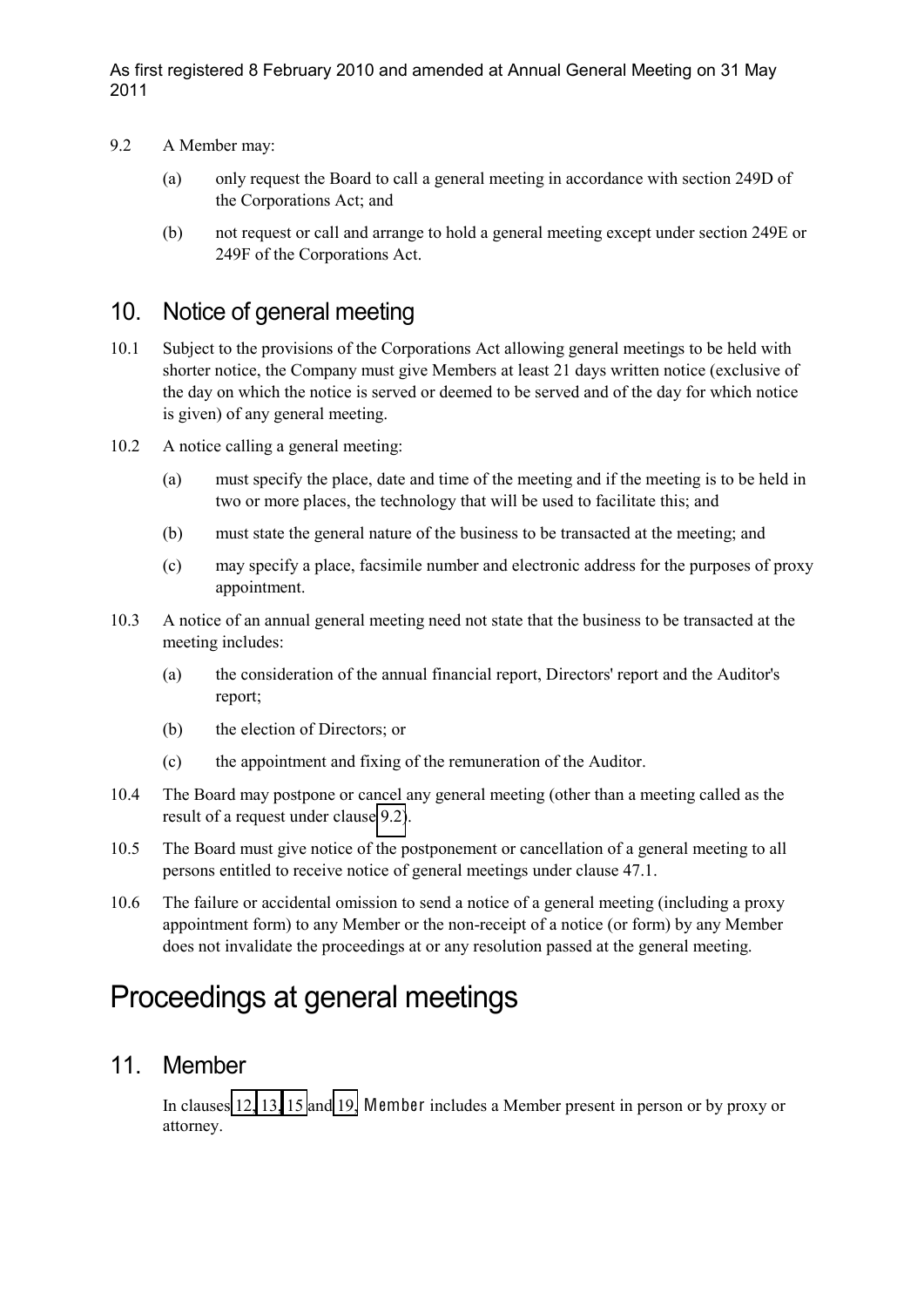#### <span id="page-10-0"></span>12. Quorum

- 12.1 No business may be transacted at a general meeting unless a quorum is present.
- 12.2 Subject to clause 12.3(b)(ii)(A), a quorum for a general meeting is any 25 Members.
- 12.3 If a quorum is not present within 30 minutes after the time appointed for a general meeting:
	- (a) if the general meeting was called on the requisition of Members, it is automatically dissolved; or
	- (b) in any other case:
		- (i) it stands adjourned to the same time and place seven days after the meeting, or to another day, time and place determined by the Board; and
		- (ii) if at the adjourned general meeting a quorum is not present within 30 minutes after the time appointed for the general meeting:
			- (A) in the case of an annual general meeting, the Members present constitute a quorum; or
			- (B) in any other case, the general meeting is automatically dissolved.

# <span id="page-10-1"></span>13. Chairperson

- 13.1 The chairperson, or in the chairperson's absence the deputy chairperson, of Board meetings is entitled to chair every general meeting.
- <span id="page-10-2"></span>13.2 The Directors present may elect a chairperson of a general meeting if:
	- (a) there is no chairperson or deputy chairperson of Board meetings; or
	- (b) neither the chairperson nor deputy chairperson is present within 15 minutes after the time appointed for holding the general meeting; or
	- (c) both the chairperson and deputy chairperson are unwilling to act as chairperson of the general meeting.
- 13.3 If the Directors do not make an election under clause [13.2w](#page-10-2)ithin 30 minutes after the time appointed for holding a general meeting, then:
	- (a) the Members may elect one of the Directors present as chairperson; or
	- (b) if no Director is present or is willing to take the chair, the Members may elect one of the Members present as chairperson.
- 13.4 If there is a dispute at a general meeting about a question of procedure, the chairperson may determine the question.

#### 14. Adjournment

- 14.1 The chairperson of a general meeting at which a quorum is present:
	- (a) may adjourn the general meeting with the meeting's consent; and
	- (b) must adjourn the general meeting if the meeting directs him or her to do so.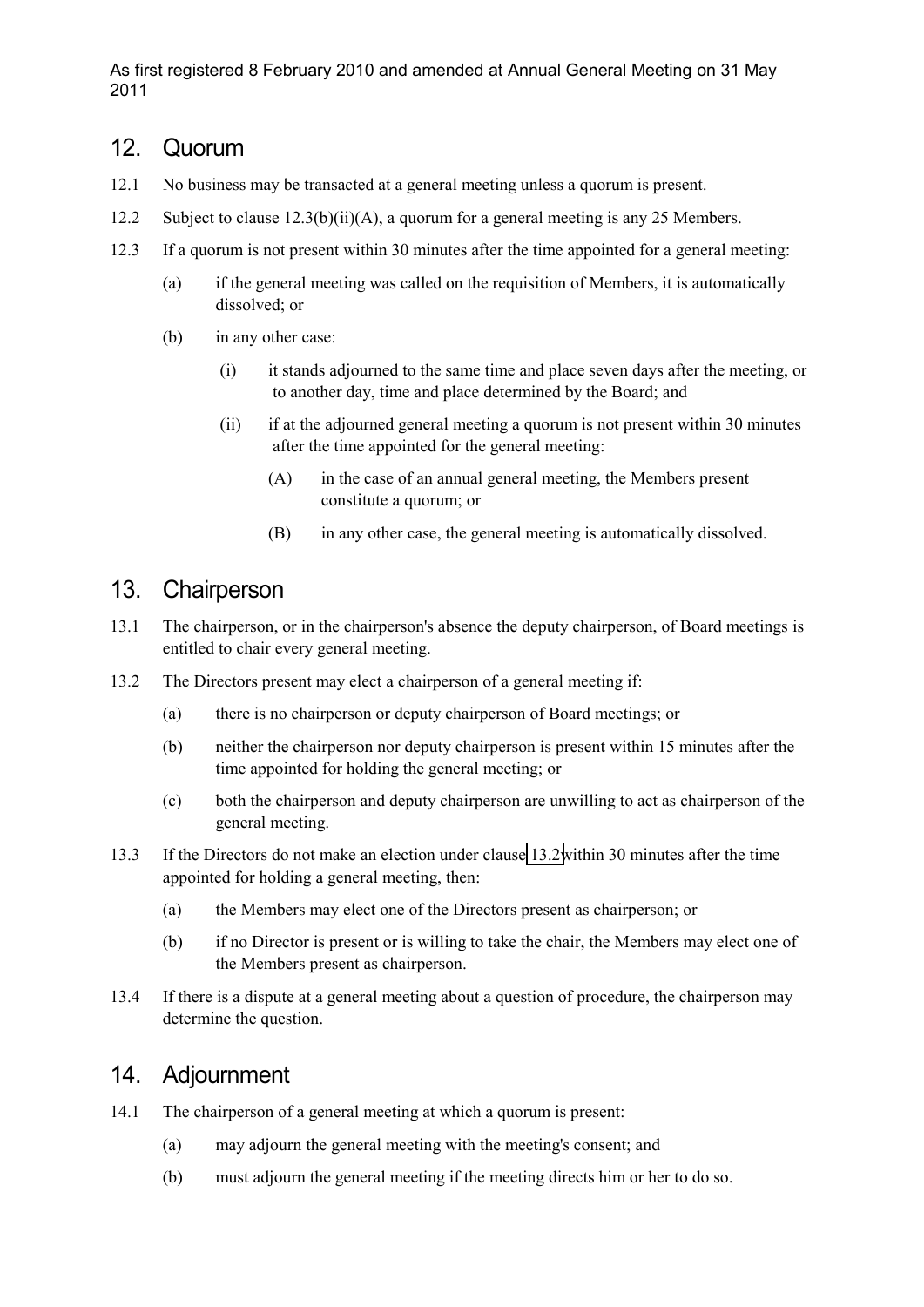- 14.2 An adjourned general meeting may take place at a different venue to the initial general meeting.
- 14.3 The only business that may be transacted at an adjourned general meeting is the unfinished business of the initial general meeting.
- 14.4 If a general meeting is adjourned for more than 21 days, the Company must give a new notice of the meeting in accordance with clause 10.1 .

#### <span id="page-11-0"></span>15. Decision on questions

- 15.1 Subject to the Corporations Act, a resolution is carried if a majority of the votes cast on the resolution are in favour of the resolution.
- <span id="page-11-1"></span>15.2 A resolution put to the vote of a meeting must be decided on a show of hands unless a poll is demanded in accordance with the Corporations Act.
- 15.3 Unless a poll is demanded:
	- (a) a declaration by the chairperson that a resolution has been carried, carried by a specified majority, or lost; and
	- (b) an entry to that effect in the minutes of the meeting,

is conclusive evidence of the fact without proof of the number or proportion of the votes in favour of or against the resolution.

- 15.4 The demand for a poll may be withdrawn.
- 15.5 A decision of a general meeting may not be impeached or invalidated on the ground that any person who voted at the general meeting was not entitled to vote.

#### 16. Taking a poll

- 16.1 If a poll is demanded under clause [15.2,](#page-11-1) a poll must be taken when and in the manner that the chairperson directs.
- 16.2 The result of the poll is the resolution of the meeting at which the poll was demanded.
- 16.3 The chairperson may determine any dispute about the admission or rejection of a vote.
- 16.4 The chairperson's determination, if made in good faith, is final and conclusive.
- 16.5 A poll demanded on the election of the chairperson or the adjournment of a general meeting must be taken immediately.
- 16.6 After a poll has been demanded at a general meeting, the general meeting may continue for the transaction of business other than the question on which the poll was demanded.

### 17. Nocasting vote of chairperson

The chairperson of a general meeting does not have a casting vote in addition to the chairperson's votes as a Member, proxy or attorney.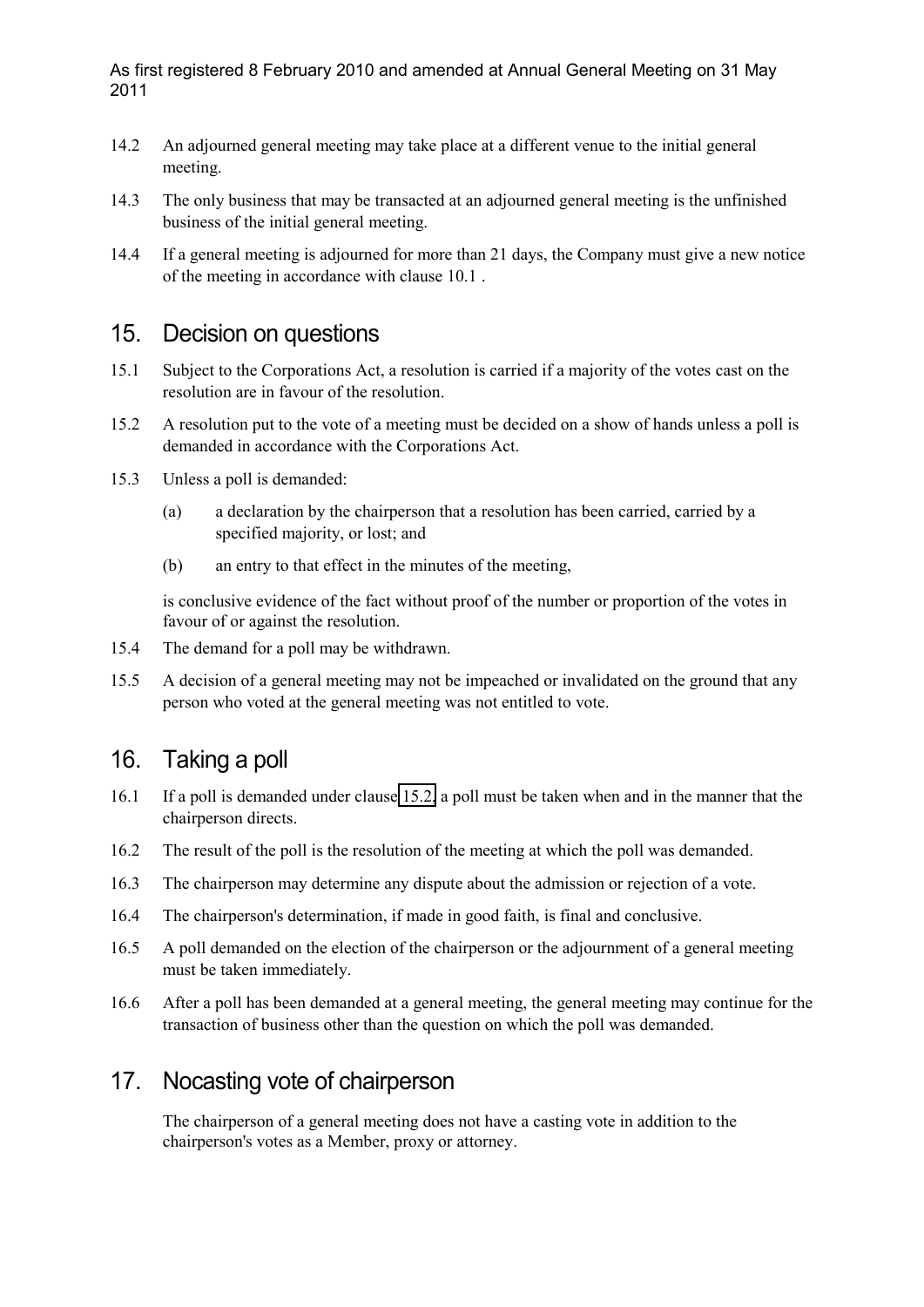#### 18. Offensive material

A person may be refused admission to, or required to leave and not return to, a meeting if the person:

- (a) refuses to permit examination of any article in the person's possession; or
- (b) is in possession of any:
	- (i) electronic or recording device;
	- (ii) placard or banner; or
	- (iii) other article,

that the chairperson considers to be dangerous, offensive or liable to cause disruption.

# Votes of Members

#### <span id="page-12-0"></span>19. Entitlement to vote

19.1 Subject to this Constitution, on a show of hands and on a poll every Member has one vote.

### 20. Objections

- 20.1 An objection to the qualification of a voter may only be raised at the general meeting or adjourned general meeting at which the voter tendered the vote.
- 20.2 The decision of the chairperson of the general meeting, in relation to any objection is final.

### 21. Votes by proxy

- 21.1 If a Member appoints a proxy, proxies or an attorney, the proxy, proxies or attorney may not vote on a show of hands.
- 21.2 A proxy must be a Member.
- 21.3 A proxy may demand or join in demanding a poll.
- 21.4 A proxy or attorney may vote on a poll.
- 21.5 A proxy may vote or abstain as he or she chooses unless the appointment of the proxy directs the way the proxy is to vote on a particular resolution. If the appointment of a proxy directs the way in which the proxy is to vote, and the person appointed as proxy votes at all on a particular resolution, the proxy is taken to vote as directed.
- 21.6 Subject to clause 22.7, no Member may exercise more than 3 proxies.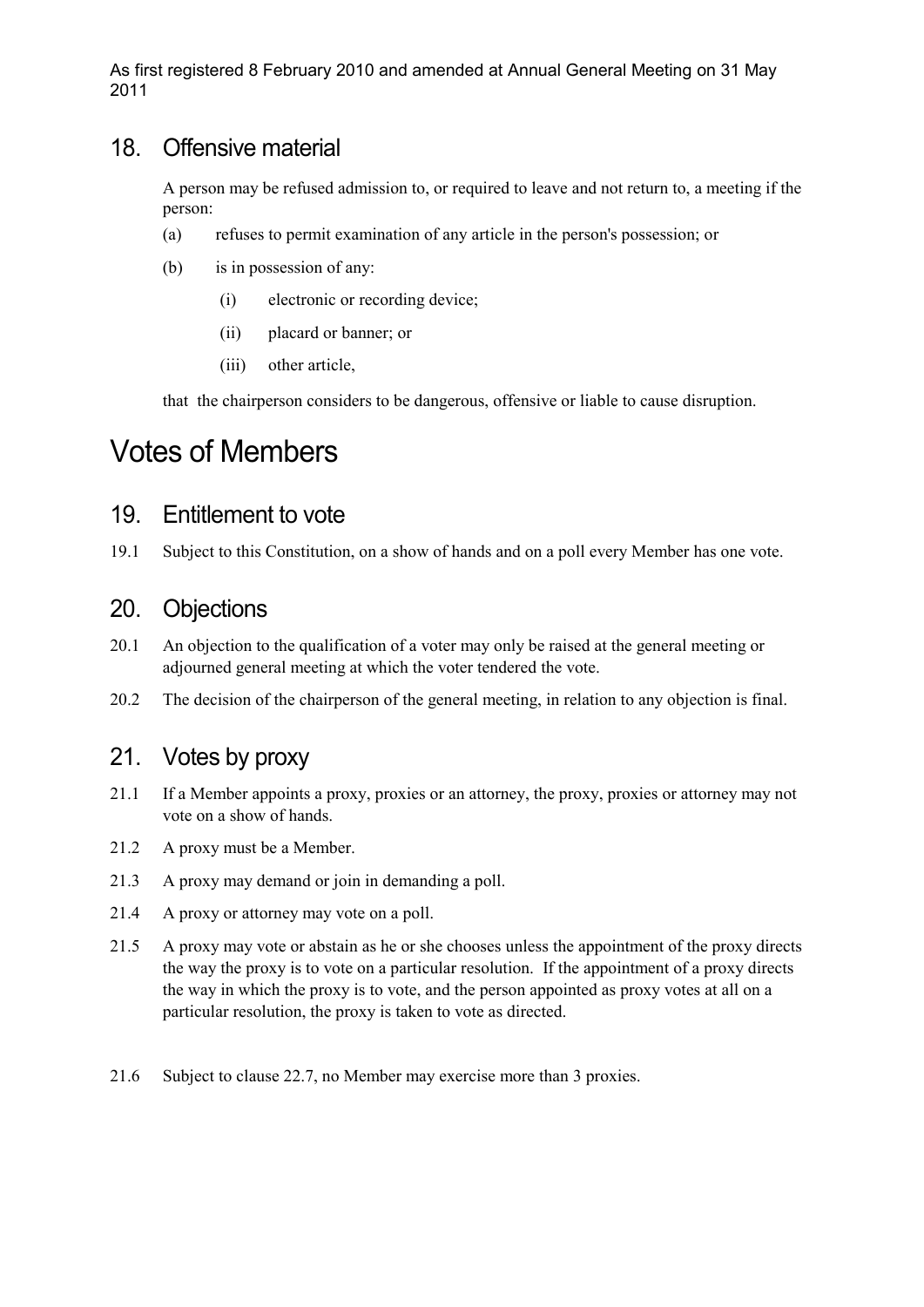### 22. Document appointing proxy

- <span id="page-13-0"></span>22.1 An appointment of a proxy is valid if it is signed by the Member making the appointment and contains the information required by subsection 250A(1) of the Corporations Act. The Board may determine that an appointment of proxy is valid even if it contains only some of the information required by section 250A(1) of the Corporations Act.
- 22.2 For the purposes of clause [22.1,](#page-13-0) an appointment received at an electronic address is taken to be signed by the Member if:
	- (a) a personal identification code allocated by the Company to the Member has been input into the appointment; or
	- (b) the appointment has been verified in another manner approved by the Board.
- 22.3 A proxy's appointment is valid at an adjourned general meeting.
- 22.4 A proxy or attorney may be appointed for all general meetings or for any number of general meetings or for a particular purpose.
- 22.5 Unless otherwise provided for in the proxy's appointment or in any instrument appointing an attorney and, the appointment of the proxy or the attorney is taken to confer authority:
	- (a) to vote on:
		- (i) any amendment moved to the proposed resolutions and on any motion that the proposed resolution not be put or any similar motion; and
		- (ii) any procedural motion, including any motion to elect the chairperson, to vacate the chair or to adjourn the general meeting,

even though the appointment may specify the way the proxy or attorney is to vote on a particular resolution; and

- (b) to vote on any motion before the general meeting whether or not the motion is referred to in the appointment.
- 22.6 If a proxy appointment is signed by the Member but does not name the proxy or proxies in whose favour it is given, the chairperson may either cast as proxy or complete the appointment by inserting the name or names of one or more Directors or the Secretary. The chairperson must allocate any undirected proxies to which this clause applies as close a possible to equally between the Directors.
- 22.7 Clause 21.6 does not limit the number of proxies a person appointed as proxy under clause 22.6 may exercise.

## 23. Lodgement of proxy

- 23.1 The written appointment of a proxy or attorney must be received by the Company, at least 48 hours (unless otherwise specified in the notice of meeting to which the proxy relates) before:
	- (a) the time for holding the general meeting or adjourned general meeting at which the appointee proposes to vote; or
	- (b) the taking of a poll on which the appointee proposes to vote.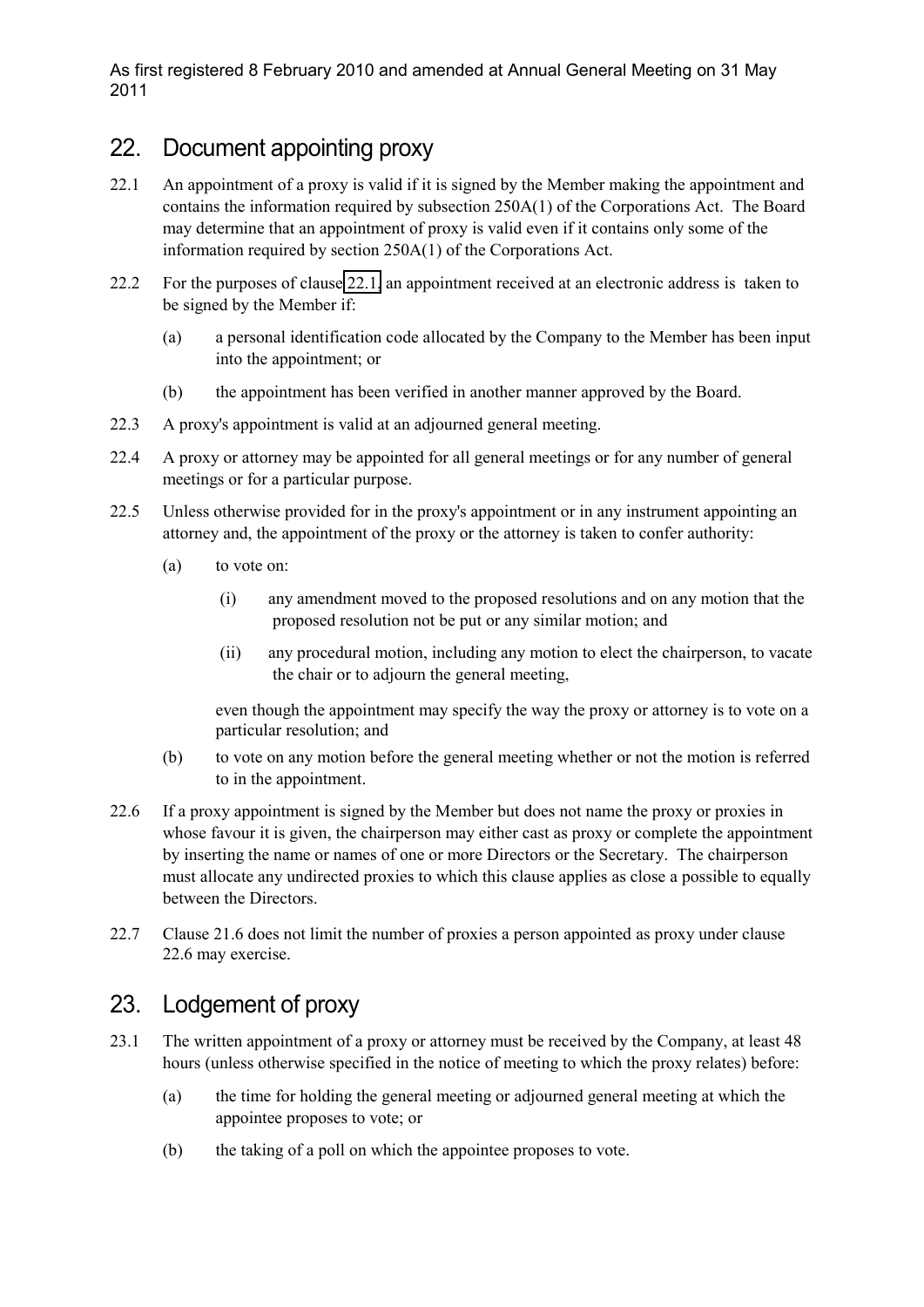- 23.2 The Company receives an appointment of a proxy and any power of attorney or other authority under which it was executed when they are received at:
	- (a) the Company's registered office;
	- (b) a facsimile number at the Company's registered office; or
	- (c) a place, facsimile number or electronic address specified for that purpose in the notice of meeting.

#### 24. Validity

A vote cast in accordance with an appointment of proxy or power of attorney is valid even if before the vote was cast the appointor:

- (a) died;
- (b) became mentally incapacitated; or
- (c) revoked the proxy or power,

unless any written notification of the death, unsoundness of mind or revocation was received by the Company before the relevant general meeting or adjourned general meeting.

# **Directors**

### 25. Nomination of candidates for election as Directors

- 25.1 A Member who has been a Member for at least 3 calendar months may nominate or second another Member to stand for election as a Director at an annual general meeting of the Company.
- <span id="page-14-0"></span>25.2 The nomination under clause 25.1 of a person to stand for election as a Director must:
	- (a) be in writing and signed by the proposed candidate to evidence that candidate's consent to act as a Director of the Company if elected;
	- (b) include a statement of the qualifications and experience of the proposed candidate;
	- (c) be signed by 2 other Members, both of whom have been Members for at least 3 calendar months, as nominator and seconder;
	- (d) otherwise be in the form from time to time approved by the Board; and
	- (e) be delivered to the registered office of the Company marked for the attention of the Board no later than 31 March in the relevant calendar year, or any later date determined by the Board .
- 25.3 The Board may, at any time before the election of Directors is held at an annual general meeting, nominate any Member to stand for election as a Director at that annual general meeting.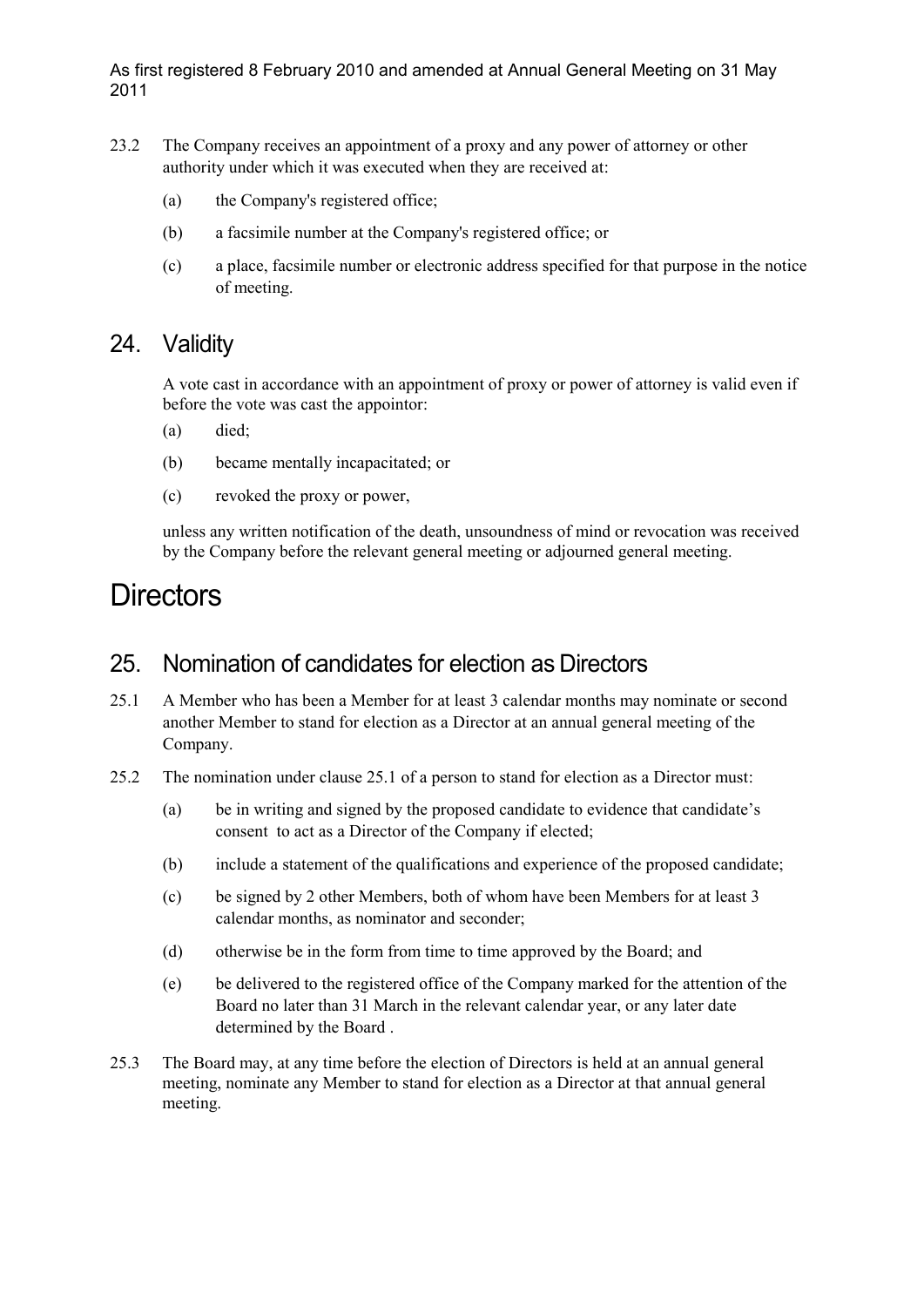### 26. Appointment and removal of Directors

- 26.1 The Board comprising the appointed Directors and those elected at the first annual general meeting must comprise seven directors. Thereafter the Board may from time to time determine whether the total number of directors is five, seven or nine Directors. At least one member of the Board must have a background and or experience in Steiner/Waldorf education.
- <span id="page-15-0"></span>26.2 The Directors must:
	- (a) be Members of the Company; except in the case of appointed Directors who must become Members upon appointment and
	- (b) not be employees of the Company.
	- (c) be representative of a broad mix of professional persons and/or persons who have governance experience including but not limited to:
		- (i) Waldorf/Steiner education;
		- (ii) school management;
		- (iii) law
		- (iv) planning
		- (v) financial and business management;
		- (vi) human resources and industrial relations management;
		- (vii) building and project management; and
		- (viii) communications, fund-raising and marketing.
- 26.3 Subject to clause 29,a majority of Directors must be elected by the Members. In the case of a Board constituted by nine Directors , seven Directors , or five Directors:
	- (a) five Directors, four Directors or three Directors respectively must be elected by the Members; and
	- (b) four Directors, three Directors and two Directors respectively must be appointed by the Board.
- 26.4 Subject to clauses 27, 28 and 29.2:
	- (a) the two Directors elected at the 2011 annual general meeting of the Company with the highest number of votes hold office until the 2013 annual general meeting; and
	- (b) the next two Directors elected at that meeting hold office until the 2012 annual general meeting;
	- (c) if there is an equal number of votes cast so that it is not possible to determine which Directors hold office until the 2012 annual general meeting and which Directors hold office until the 2013 annual general meeting under clauses 26.4 (a) and (b), the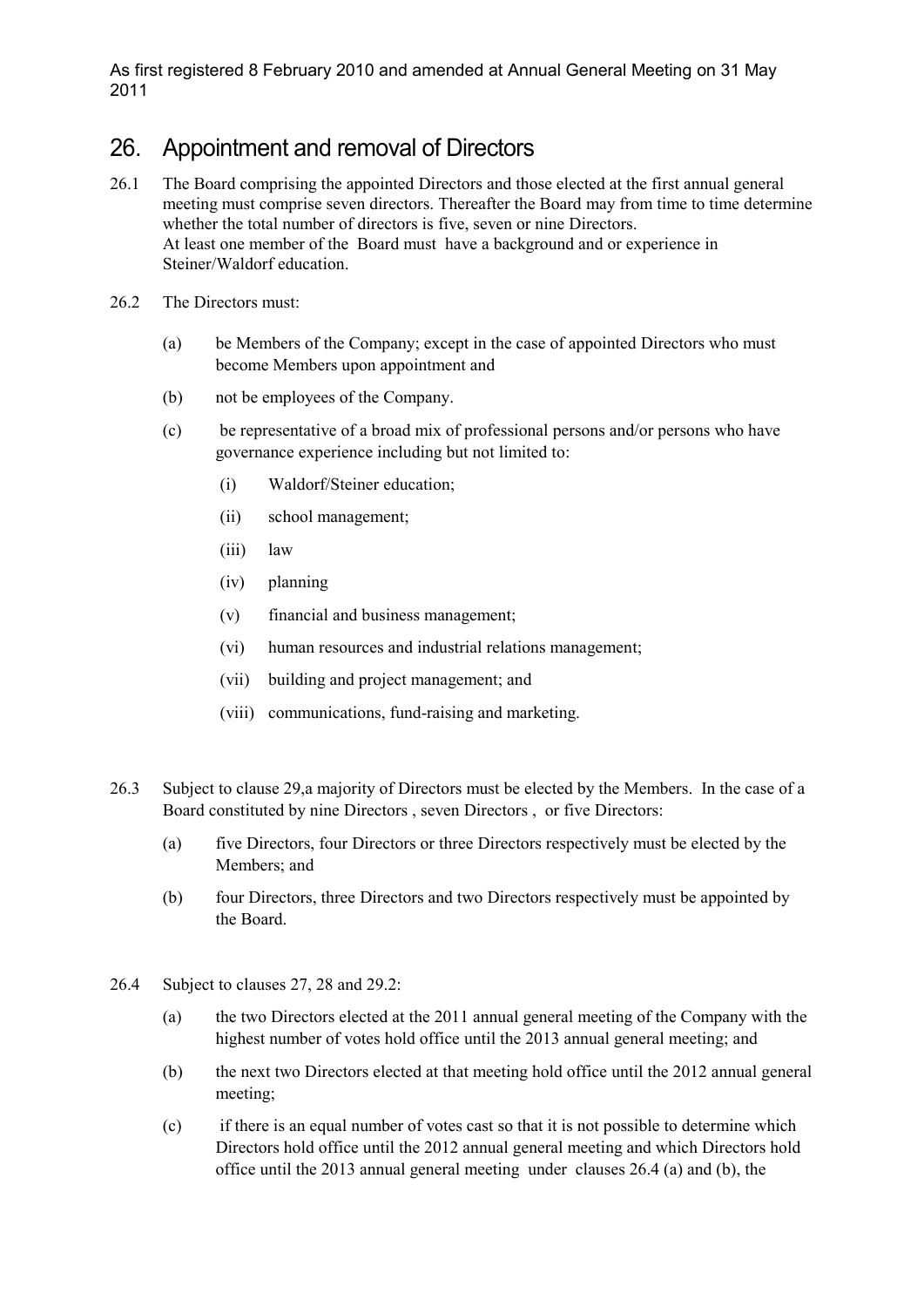Directors may agree their respective terms in office and failing agreement must determine them by lot;

- (d) all Directors elected after the 2011 annual genral meeting are elected for terms that expire at the second annual general meeting following the election; and
- (e) the Directors appointed under clause 26.3(b) hold office for two year terms.
- 26.5 If a majority of the Directors consider the conduct or position of any Director is such that continuance in office will be prejudicial to the interests of the Company, the Board may, at a Board meeting specifically called for that purpose, suspend that Director.
- 26.6 Within 14 days of the suspension, the Board must call a general meeting, at which the Members may either confirm the suspension and remove the Director from office or annul the suspension and reinstate the Director.

### 27. Retirement

- 27.1 Subject to clauses [25.2,](#page-14-0) 26.3(d) and [29.2,](#page-17-0) a Directors must retire from office at the conclusion of the second annual general meeting after that Director was last elected or appointed.
- 27.2 A retiring Director is eligible for re-election or re-appointment.
- 27.3 If the Board determines that for the time being the total number of Directors is five, the last appointed Director is taken to retire at the conclusion of the next annual general meeting or, if appointed as a casual Director under rule29, at the time of the appointment .

## 28. Vacation of office

A person immediately ceases to be a Director if he or she:

- (a) is prohibited by the Corporations Act from holding office or continuing as a director;
- (b) is liable to have a person appointed, under a law relating to the administration of estates of persons who through mental or physical incapacity are incapable of managing their affairs, to administer it, or becomes in the opinion of the Board incapable of performing his or her duties;
- (c) resigns by notice in writing to the Company;
- (d) is removed by a resolution of the Company;
- (e) is absent from Board meetings for 6 consecutive months without leave of absence from the Board;
- (f) is directly or indirectly interested in any contract or proposed contract with the Company and fails to declare the nature of the interest as required by the Corporations Act;
- (g) is or becomes a registrable person for the purposes of the Child Protection (Offender<sup>s</sup> Registration) Ac<sup>t</sup> 2000 (NSW);
- (h) ceases to be a Member of the Company; or
- (i) becomes employed by the Company.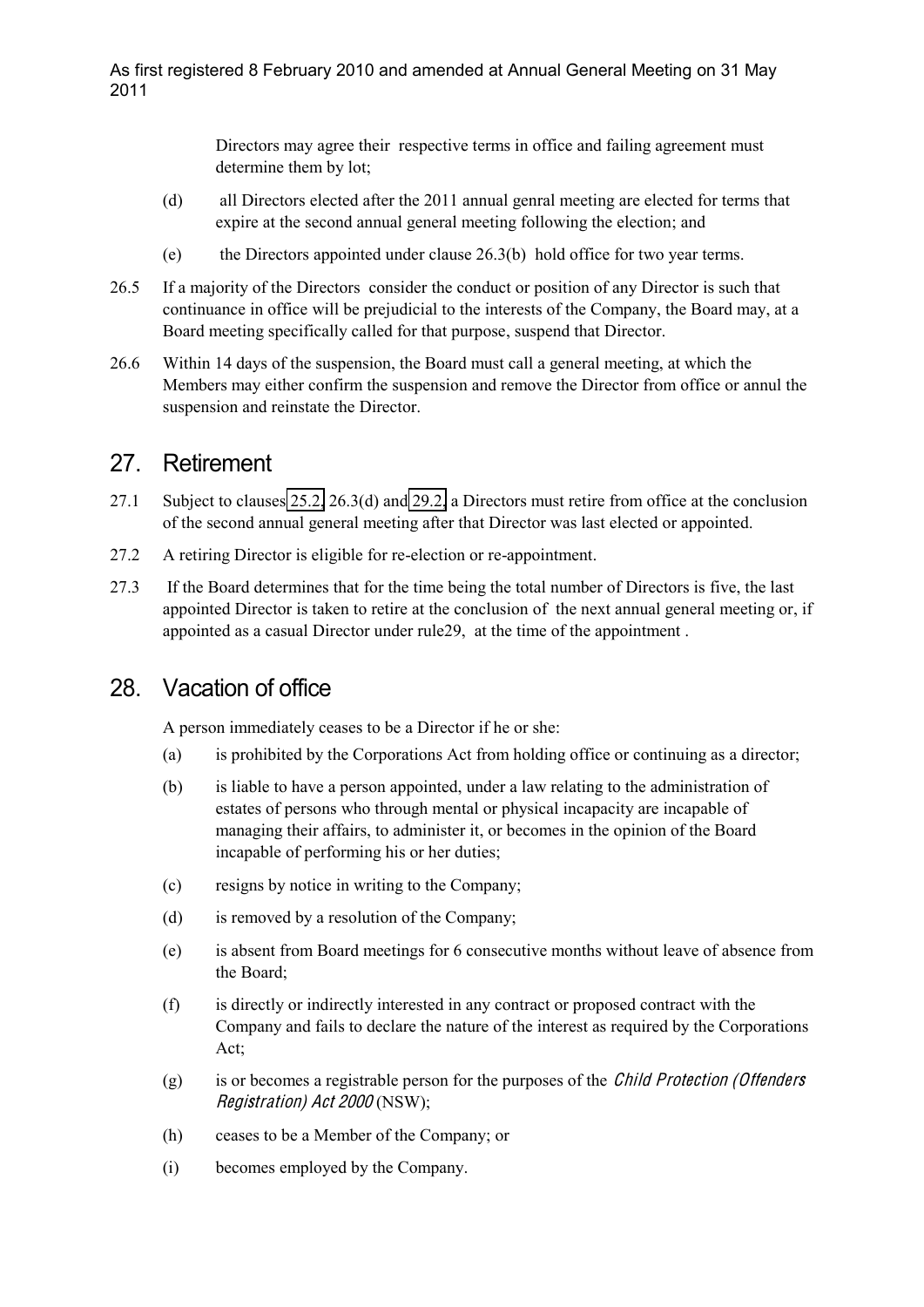#### 29. Casual appointments

- <span id="page-17-2"></span>29.1 Subject to clause [26.2,](#page-15-0) the Board may appoint any person as a Director to fill a casual vacancy on the Board.
- <span id="page-17-0"></span>29.2 A Director appointed under clause [29.1](#page-17-2) to a casual vacancy in an elected position ceases to be a Director at the conclusion of the next annual general meeting of the Company but is, subject to this Constitution, eligible for re-election or re-appointment as a Director.

### 30. Powers and duties of Directors

- <span id="page-17-3"></span>30.1 The business of the Company is managed by the Board who may exercise all powers of the Company that this Constitution and the Corporations Act do not require to be exercised by the Company in general meeting.
- 30.2 Without limiting the generality of clause [30.1,](#page-17-3) the Board may exercise all the powers of the Company to:
	- (a) borrow money;
	- (b) charge any property or business of the Company;
	- (c) issue debentures or give any other security for a debt, liability or obligation of the Company or of any other person; and
	- (d) guarantee or to become liable for the payment of money, or the performance of any obligation, by or of any other person.

#### 31. Board meetings

- 31.1 A Director may at any time, and the Secretary must on the request of any two (2) Directors, call a Board meeting.
- 31.2 Except in a case of urgency, the Director or Secretary must give at least 48 hours written notice of a Board meeting to each Director.
- <span id="page-17-4"></span>31.3 Subject to the Corporations Act, a Board meeting may be held by the Directors communicating with each other by any technological means by which they are able simultaneously to hear each other and to participate in discussion.
- <span id="page-17-1"></span>31.4 The Directors need not all be physically present in the same place for a Board meeting to be held.
- 31.5 Subject to clause [35,](#page-19-0) a Director who participates in a meeting held in accordance with this Constitution is taken to be present and entitled to vote at the meeting.
- 31.6 Clauses [31.3](#page-17-4) to [31.4](#page-17-1) apply to meetings of Committees as if all committee members were Directors.
- 31.7 The Directors may meet together, adjourn and regulate their meetings as they think fit.
- 31.8 A quorum for Board meetings is a majority of the total number of Directors.
- 31.9 If a quorum cannot be established for the consideration of a particular matter at a Board meeting, the chairperson may call a general meeting to deal with the matter.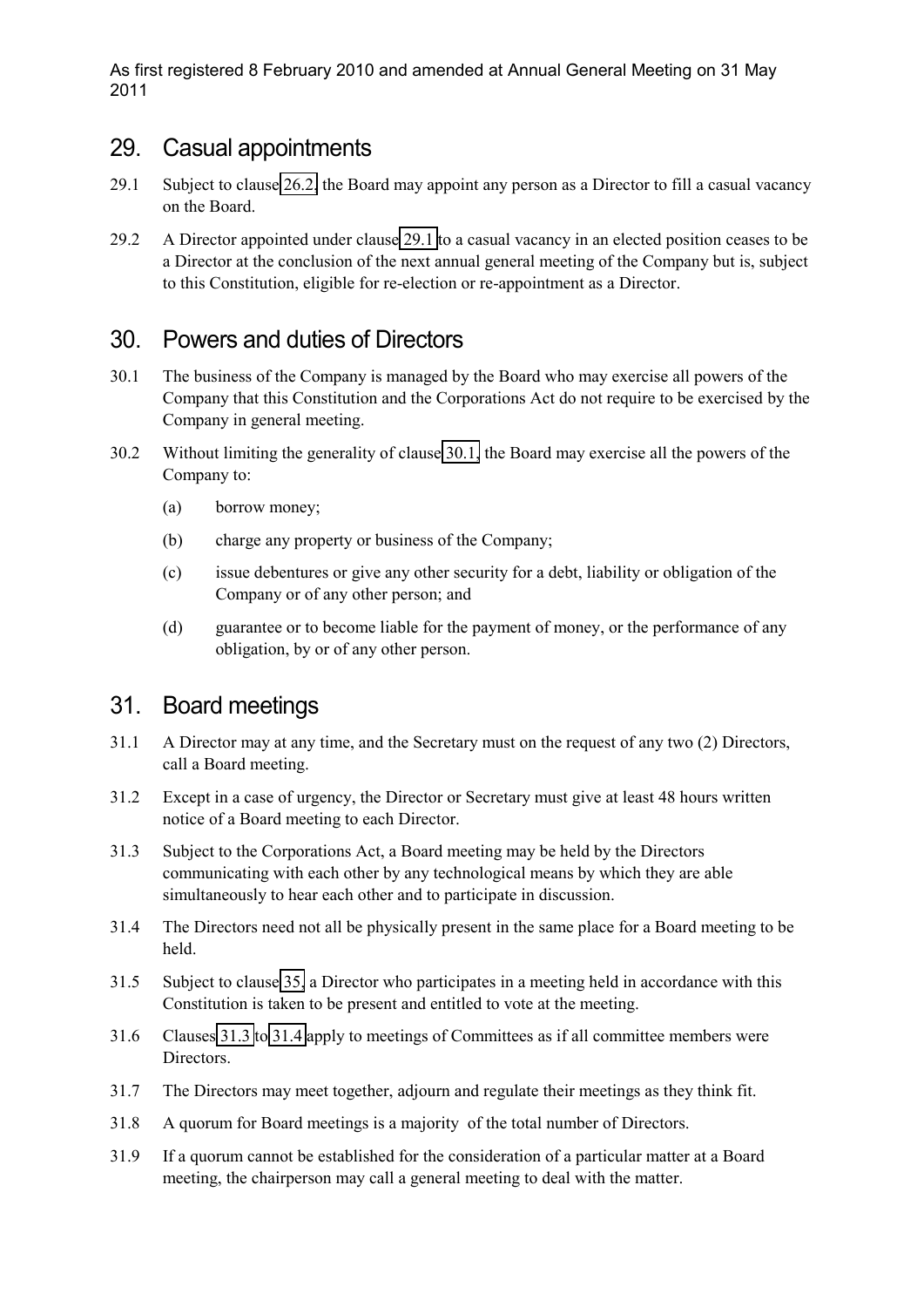31.10 Notice of a Board meeting may be given in writing, or the meeting may be otherwise called, using any technology consented to by all the Directors.

#### 32. Decision on questions

- 32.1 Subject to clauses 4.2 (a)I and [33,](#page-18-1) questions arising at a Board meeting must be decided by a majority of votes of the Directors present and voting and, subject to clause [35,](#page-19-0) each Director has one vote.
- 32.2 The chairperson of a Board meeting does not have a casting vote in addition to his or her deliberative vote.

### <span id="page-18-1"></span>33. Special Matters

- 33.1 Subject to clause 35 the the Company must not undertake any of the matters set out below without a vote of approval from at least 5 Directors present and entitled to vote on the matter:
	- (a) the sale or purchase of assets having a value greater than \$200,000.00;
	- (b) the borrowing of, or entering into any borrowing arrangement in respect of, an amount in excess of \$50,000.00;
	- (c) the adoption or material variation of any business plan;
	- (d) the adoption or material variation of any operating budget;
	- (e) the making of any loan, credit facility, guarantee, or any other type of financial accommodation to any person otherwise than in the ordinary course of business and in accordance with the terms of this Constitution;
	- (f) departure from the accounting standards or principles prescribed by law for the preparation of its accounts or financial statements;
	- (g) the incorporation of a subsidiary or entry into any partnership, joint venture or agency agreement;
	- (h) any material commercial transaction between the Company and a related party of the Company (as defined in section 228 of the Corporations Act);
	- (i) employment by the Company of a Relative of a Director (as that term is defined in clause [33.2](#page-18-2) ); and
	- (j) subject to clause (b), the incurring of liabilities having a value greater than \$100,000.00.
- <span id="page-18-2"></span><span id="page-18-0"></span>33.2 For the purpose of clause [33.1\(i\),](#page-18-0) a Relative of a person is the father, mother, grandfather, grandmother, step-father, step-mother, son, daughter, grandson, grand-daughter, step-son, step-daughter, brother, sister, half-brother, half-sister, uncle, aunt, nephew, niece, or cousin of the person. Also, if the person is or was married, then another who is or was a Relative of the person's spouse or ex-spouse, is a Relative of the first person. Also, if the person is or was in a de facto relationship, then another who is or was a Relative, or would have been a Relative if the persons in that de facto relationship were or had been married to each other, is a Relative of the first person.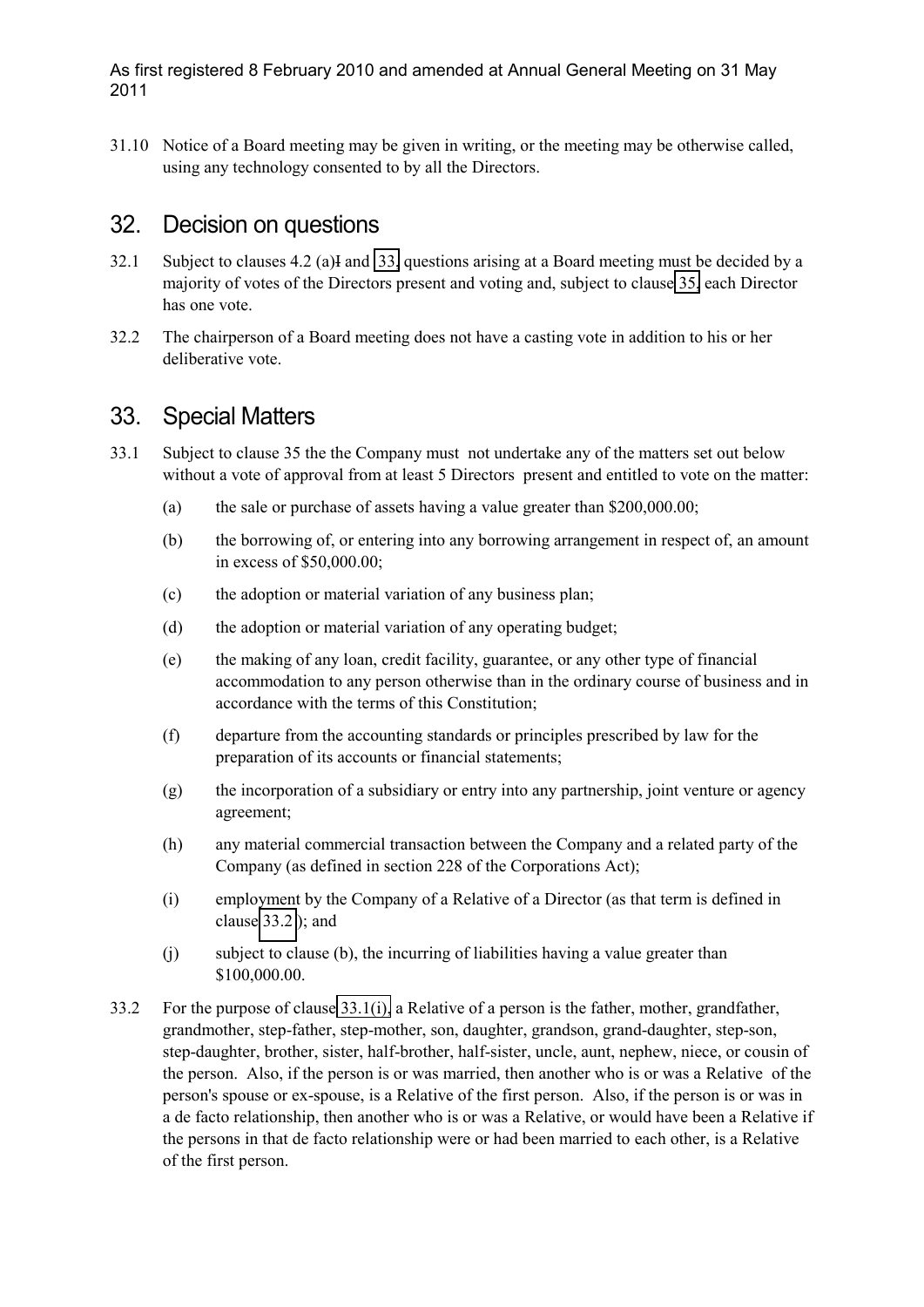#### <span id="page-19-1"></span>34. Payments to Directors

- 34.1 The Company must not make any payment to any Director except payment:
	- (a) of out of pocket expenses incurred by the Director in the performance of any duty as Director of the Company where the amount payable does not exceed an amount previously approved by the Board;
	- (b) for any service rendered to the Company by the Director in a professional or technical capacity, other than in the capacity as Director, where the provision of the service has the prior approval of the Board and where the amount payable is approved by the Board and is not more than an amount which commercially would be reasonable payment for the service;
	- (c) of any honorarium as contemplated by section  $21A(3)$  of the *Education Act 1990* (NSW);
	- (d) of interest on money lent to the Company the payment of which is permitted under clause 5.2; or
	- (e) relating to an indemnity in favour of the Director and permitted by section 199A of the Corporations Act or a contract of insurance permitted by section 199B of the Corporations Act.
- 34.2 The Company must disclose any payments that are made to a Director at the next annual general meeting of the Company.

#### <span id="page-19-0"></span>35. Directors' interests

- 35.1 No contract made by a Director with the Company and no contract or arrangement entered into by or on behalf of the Company in which any Director is in any way interested is avoided or rendered voidable merely because of the Director holding office as a director or because of the fiduciary obligations arising out of that office.
- 35.2 No Director who contracts with or is interested in any arrangement involving the Company is liable to account to the Company for any profit realised by or under any contract or arrangement merely because of the Director holding office as a director or because of the fiduciary obligations arising out of that office.
- 35.3 A Director is not disqualified from contracting with the Company merely because of being a Director.
- 35.4 Subject to clauses 34(b) and 35.5, a Director or a body or entity in which a Director has a direct or indirect interest may:
	- (a) enter into any agreement or arrangement with the Company;
	- (b) hold any office or place of profit other than as auditor in the Company; and
	- (c) act in a professional capacity other than as auditor for the Company,

and the Director or the body or entity can receive and keep beneficially any remuneration, profits or benefits under any agreement or arrangement with the Company or from holding an office or place of profit in or acting in a professional capacity with the Company.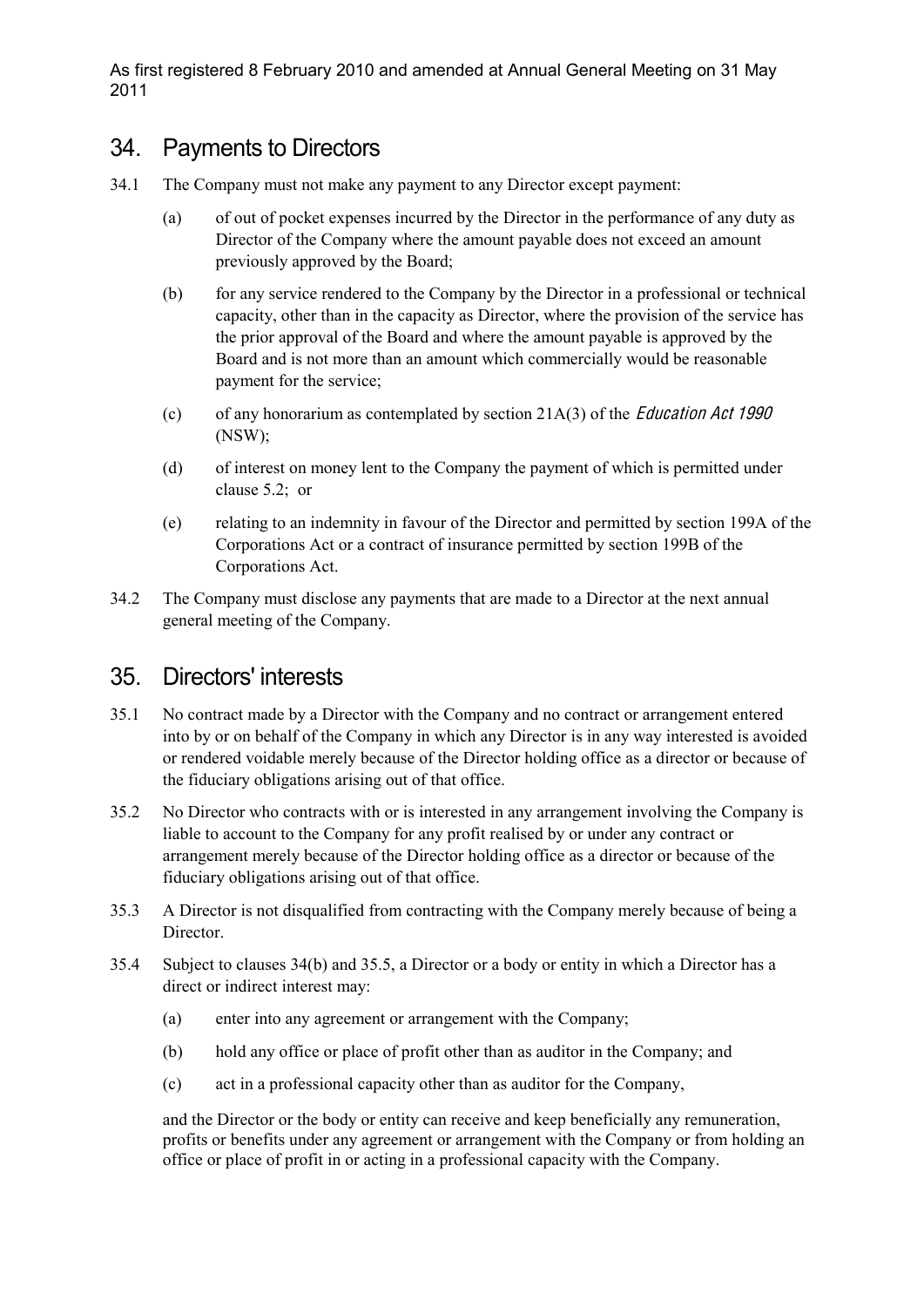- 35.5 A Director who has a material personal interest in a matter that is being considered at a Board meeting must not:
	- (a) be present while the matter is being considered at the meeting; or
	- (b) vote on the matter,

unless permitted by the Corporations Act to do so, in which case the Director may:

- (c) be counted in determining whether or not a quorum is present at any Board meeting considering that contract or arrangement or proposed contract or arrangement;
- (d) sign or countersign any document relating to that contract or arrangement or proposed contract or arrangement; and
- (e) vote in respect of, or in respect of any matter arising out of, the contract or arrangement or proposed contract or arrangement.
- 35.6 A Director may be or become a director or other officer of, or otherwise interested in, any related body corporate or any other body corporate promoted by the Company or in which the Company may be interested as a vendor, shareholder or otherwise and is not accountable to the Company for any remuneration or other benefits received by the Director as a director or officer of, or from having an interest in, that body corporate.

#### <span id="page-20-0"></span>36. Alternate Directors

- 36.1 A Director may, with the approval of the Board, and subject to clause 26.2, appoint any person as his or her alternate for a period determined by the Board.
- 36.2 An Alternate Director is entitled to notice of Board meetings and, if the appointor is not present at a meeting, is entitled to attend, be counted in a quorum and vote as a Director.
- 36.3 An Alternate Director is an officer of the Company and is not an agent of the appointor.
- 36.4 The provisions of this Constitution which apply to Directors also apply to Alternate Directors.
- 36.5 The appointment of an Alternate Director:
	- (a) may be revoked at any time by the appointor or by the other Directors; and
	- (b) end automatically when the appointor ceases to be a Director.
- 36.6 Any appointment or revocation under this clause must be made by written notice delivered to the Secretary.

### 37. Remaining Directors

- 37.1 The Board may act even if there are, for the time being, unfilled vacancies on the Board.
- 37.2 If the number of Directors is not sufficient to constitute a quorum at a Board meeting, the Directors may act only to:
	- (a) appoint a Director; or
	- (b) call a general meeting.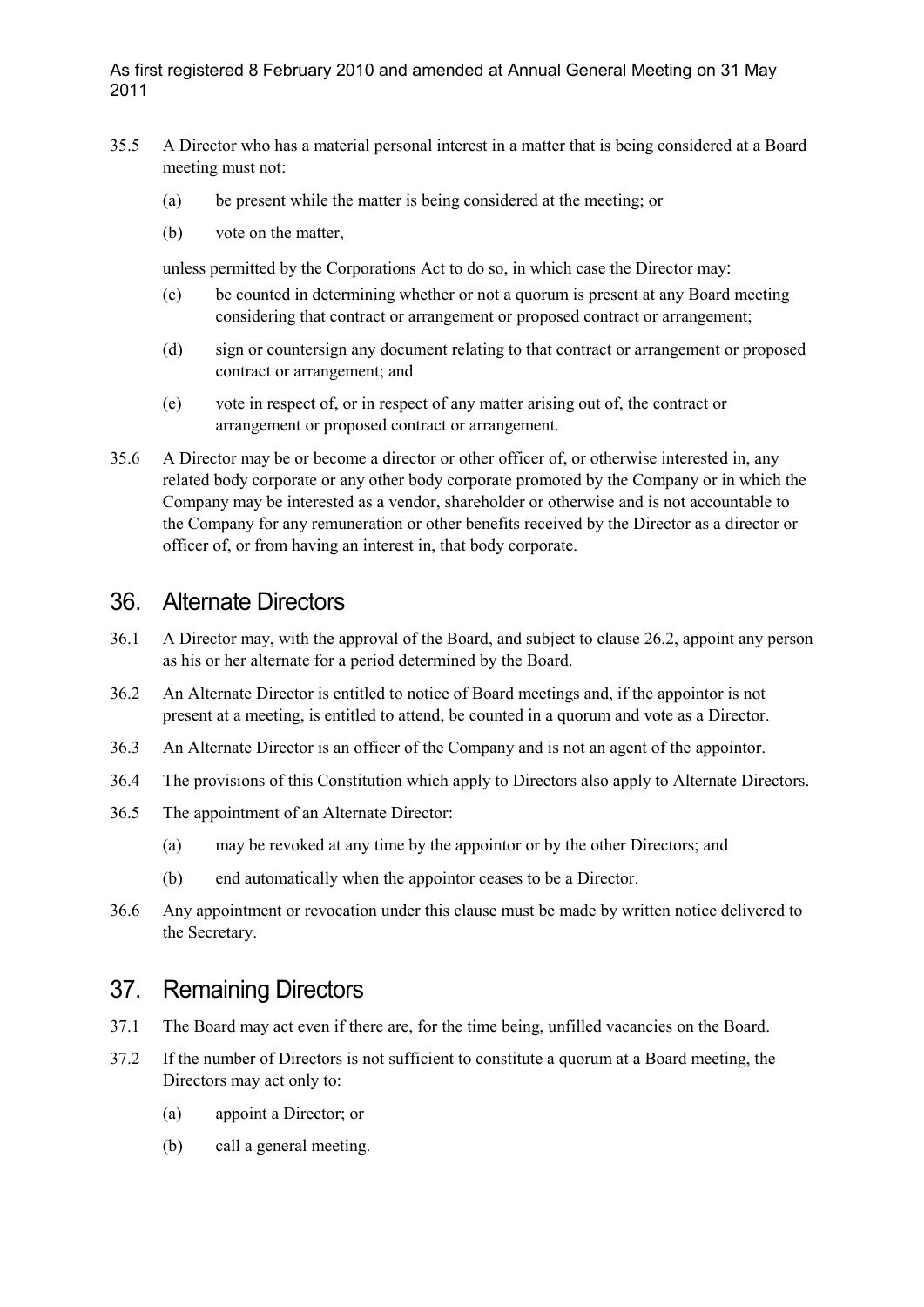#### 38. Chairperson

- 38.1 The Directors may by simple majority appoint, remove and replace a Director as chairperson of Board meetings and may determine the period for which the chairperson holds office (but a person ceases to be chairperson if he or she ceases to be a Director).
- 38.2 If no chairperson is appointed or if the chairperson is not present at any Board meeting within ten minutes after the time appointed for the meeting to begin, the Directors present must elect a Director to be chairperson of the meeting.
- 38.3 The Board may elect a Director as deputy chairperson to act as chairperson in the chairperson's absence.

### 39. Delegation to Committees

- 39.1 The Board may delegate any of its powers, other than those which by law must be dealt with by the Directors as a board, to a committee or committees (each a Committee).
- 39.2 The Board may at any time revoke any delegation of power to a Committee.
- 39.3 At least one member of each Committee must be a Director.
- 39.4 A Committee must exercise its powers in accordance with any directions of the Board and a power exercised in that way is taken to have been exercised by the Board.
- 39.5 A Committee may be authorised by the Board to sub-delegate all or any of the powers for the time being vested in it.
- 39.6 Meetings of any Committee are governed by the provisions of this Constitution which deal with Board meetings so far as they are applicable and are not inconsistent with any directions of the Board. The provisions apply as if each member was a Director.
- 39.7 The Board must establish standing committees comprising the Finance Committee, the Education Committee, the Planning and Development Committee and the Parents and Friends Committee in accordance with terms of reference specified by the Board and constituted in the following manner:
	- (a) The Finance Committee shall comprise of not less than six eligible persons being:
		- (i) The Business Manager of the School;
		- (ii) The Director appointed by the Board as chairperson of the committee;
		- (iii) Another Director appointed by the Board;
		- (iv) The chairperson of the Board;
		- (v) A person appointed by the College of Teachers; and
		- (vi) A person appointed by the Parents and Friends Association.
	- (b) The Education Committee shall comprise not less than six eligible persons being:
		- (i) The Principal of the School;
		- (ii) The chairperson of the Board;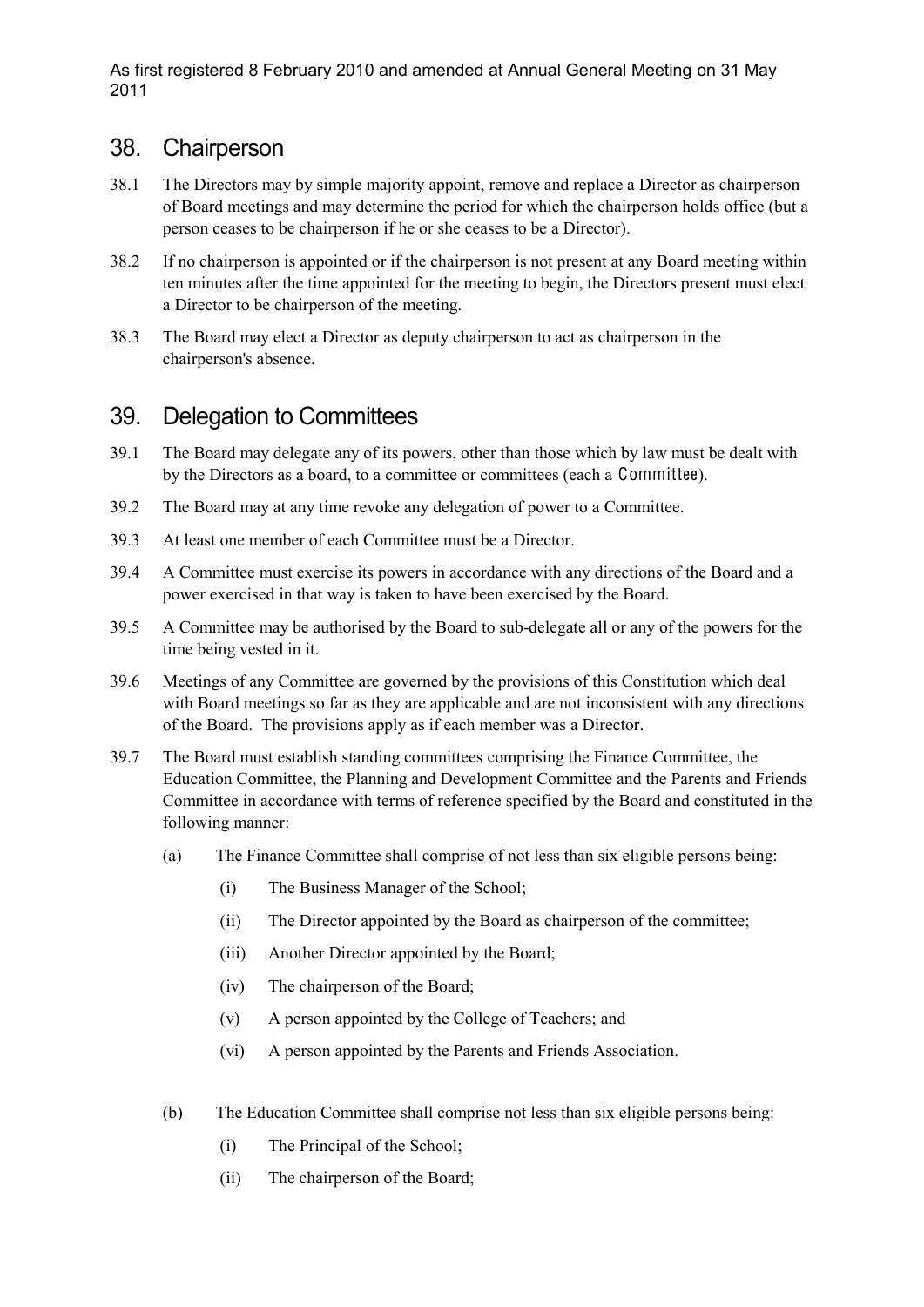- (iii) A Director appointed by the Board;
- (iv) A person appointed by the Parents and Friends Association: and
- (v) The Management Coordinators appointed by the College of Teachers.
- (c) The Planning and Development Committee shall comprise not less than six eligible persons being:
	- (i) The Executive Officer/s of the School;
	- (ii) The chairperson of the Board;
	- (iii) A Director appointed by the Board;
	- (iv) A person appointed by the Parents and Friends Association;
	- (v) A person appointed by the College of Teachers; and
	- (vi) Such employees of the Company appointed by the Executive Officer/s.
- (d) The Parents, Friends and Alumni Committee shall comprise not less than six eligible persons being:
	- (i) The Executive Officer/s of the School;
	- (ii) The chairperson of the Board;
	- (iii) Another Director appointed by the Board;
	- (iv) The members of the governing committee of the Parents and Friends Association;
	- (v) A member of the School's Alumni Association (if any)
	- (vi) A person appointed by the College of Teachers
- 39.8 For the purposes of clause 39.7 the role of:
	- (a) the chairperson of the Board; and
	- (b) the Executive Officer/s of the School,

in the Committees is as ex-officio members without the power to vote on any determinations made by the Committees.

#### <span id="page-22-1"></span>40. Written resolutions

- <span id="page-22-0"></span>40.1 The Board may pass a resolution without a Board meeting being held if all the Directors entitled to vote on the resolution sign a document containing a statement that they are in favour of the resolution set out in the document. The resolution is passed when the last Director signs.
- 40.2 For the purposes of clause [40.1,](#page-22-0) separate copies of a document may be used for signing by Directors if the wording of the resolution and statement is identical in each copy.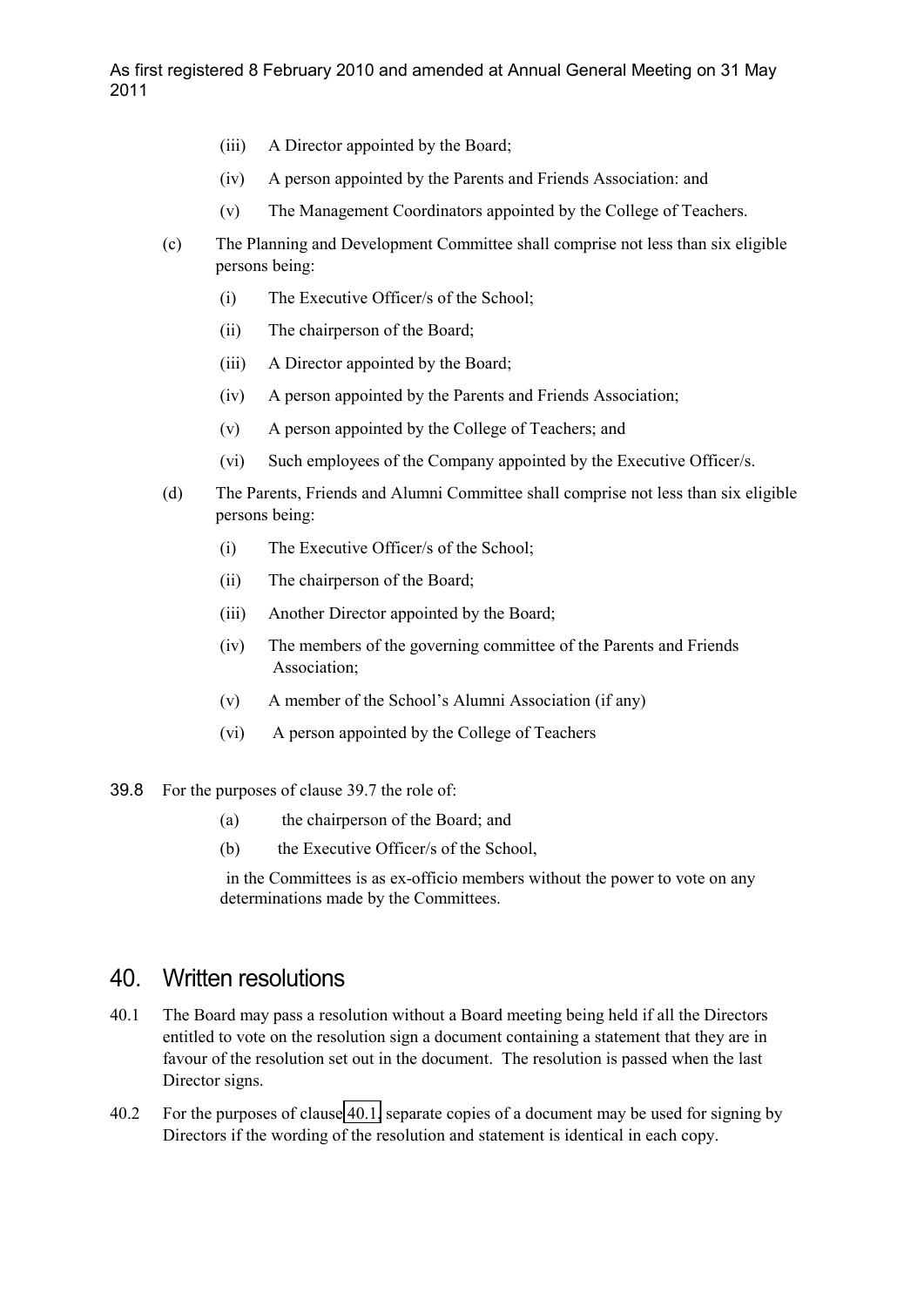- 40.3 Any document referred to in this clause may be in the form of a facsimile or electronic transmission.
- 40.4 This clause applies to meetings of Committees as if all members of the Committee were Directors.

### 41. Validity of acts of Directors

If it is discovered that:

- (a) there was a defect in the appointment of a person as a Director or member of a Committee; or
- (b) a person appointed to one of those positions was disqualified,

all acts of the Board or the Committee before the discovery was made are as valid as if the person had been duly appointed and was not disqualified.

### 42. Minutes and Registers

- 42.1 The Board must cause minutes to be made of:
	- (a) the names of the Directors present at all Board meetings and meetings of Committees;
	- (b) all proceedings and resolutions of general meetings, Board meetings and meetings of Committees;
	- (c) all resolutions passed by the Board in accordance with clause [40;](#page-22-1)
	- (d) all appointments of officers;
	- (e) all orders made by the Board and Committees; and
	- (f) all disclosures of interests made under clause [35.](#page-19-0)
- 42.2 Minutes must be signed by the chairperson of the meeting or by the chairperson of the next meeting of the relevant body.
- 42.3 The Company must keep all registers required by this Constitution and the Corporations Act.

### 43. Appointment of attorneys and agents

- 43.1 The Board may from time to time by resolution or power of attorney executed in accordance with section 127 of the Corporations Act appoint a person in accordance with clause [43.2](#page-24-0) to be the attorney or agent of the Company:
	- (a) for the purposes;
	- (b) with the powers, authorities and discretions (not exceeding those exercisable by the Board under this Constitution);
	- (c) for the period; and
	- (d) subject to the conditions,

determined by the Board.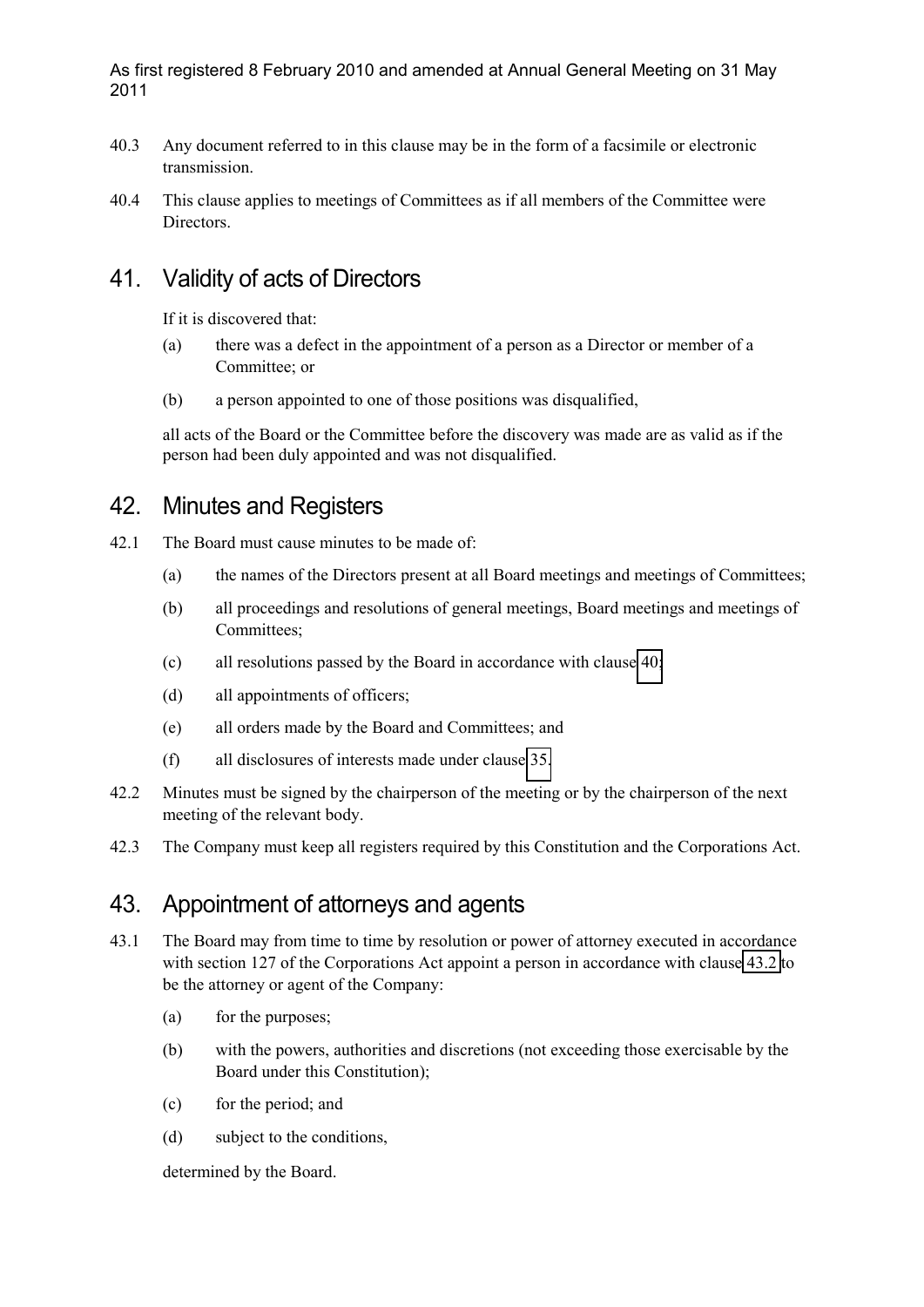- <span id="page-24-0"></span>43.2 An appointment by the Board of an attorney or agent of the Company may be made in favour of:
	- (a) any company;
	- (b) the members, directors, nominees or managers of any company or firm; or
	- (c) any fluctuating body of persons whether nominated directly or indirectly by the Board.
- 43.3 A power of attorney may contain any provisions for the protection and convenience of persons dealing with an attorney that the Board thinks fit.
- 43.4 An attorney or agent appointed under this clause may be authorised by the Board to subdelegate all or any of the powers authorities and discretions for the time being vested in it.

# **Secretary**

## 44. Secretary

- 44.1 If required by the Corporations Act, there must be at least one secretary of the Company appointed by the Board for a term and at remuneration and on conditions determined by it.
- 44.2 The Secretary is entitled to attend and be heard on any matter at all Board and general meetings.
- 44.3 The Board may, subject to the terms of the Secretary's employment contract, suspend, remove or dismiss the Secretary.

# Inspection of records

#### 45. Inspection of records

- 45.1 Except as otherwise required by the Corporations Act, the Board may determine whether and to what extent, and at what times and places and under what conditions, Members other than Directors may inspect the financial records and other documents of the Company.
- 45.2 Except as otherwise required by the Corporations Act, a Member other than a Director does not have the right to inspect any financial records or other documents of the Company unless the Member is authorised to do so by a court order or a resolution of the Board.

# **Notices**

## <span id="page-24-1"></span>46. Service of notices

- 46.1 Notice may be given by the Company to any person who is entitled to notice under this Constitution:
	- (a) by serving it on the person; or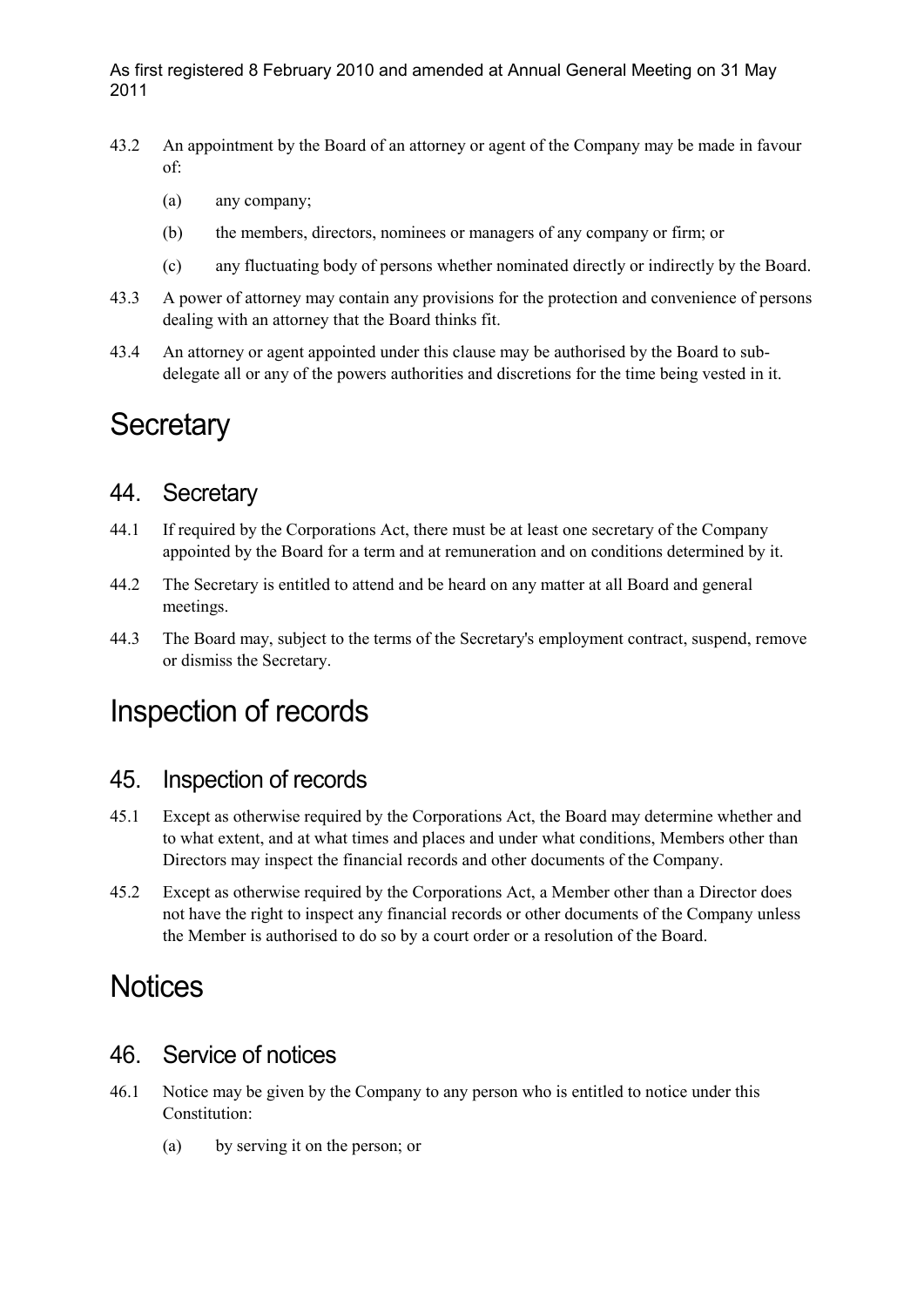- (b) by sending it by post, facsimile transmission or electronic notification to the person at the person's address shown in the Register or the address supplied by the person to the Company for sending notices to the person.
- 46.2 A notice sent by post is taken to be served:
	- (a) by properly addressing, prepaying and posting a letter containing the notice; and
	- (b) on the day after the day on which it was posted.
- 46.3 A notice sent by facsimile transmission or electronic notification is taken to be served:
	- (a) by properly addressing the facsimile transmission or electronic notification and transmitting it; and
	- (b) on the day after its despatch.
- 46.4 If a Member does not have an address recorded in the Register a notice is taken to be served on that Member 24 hours after it was posted on a notice board at the Company's registered office.
- 46.5 A Member whose address recorded in the Register is not in Australia may specify in writing an address in Australia to be taken to be the Member's for the purposes of clause [46.](#page-24-1)
- 46.6 A certificate in writing signed by a Director, Secretary or other officer of the Company that a document or its envelope or wrapper was addressed and stamped and was posted is conclusive evidence of posting.
- 46.7 Subject to the Corporations Act the signature to a written notice given by the Company may be written or printed.
- 46.8 All notices sent by post to an address outside Australia must be sent by prepaid airmail post.

### 47. Persons entitled to notice

- 47.1 Notice of every general meeting must be given to:
	- (a) every Member;
	- (b) every Director; and
	- (c) any Auditor.
- 47.2 No other person is entitled to receive notice of a general meeting.

# Audit and accounts

#### 48. Audit and accounts

- 48.1 The Board must cause the Company to keep written financial records in relation to the business of the Company in accordance with the Corporations Act.
- 48.2 The Board must cause the financial records of the Company to be audited in accordance with the Corporations Act.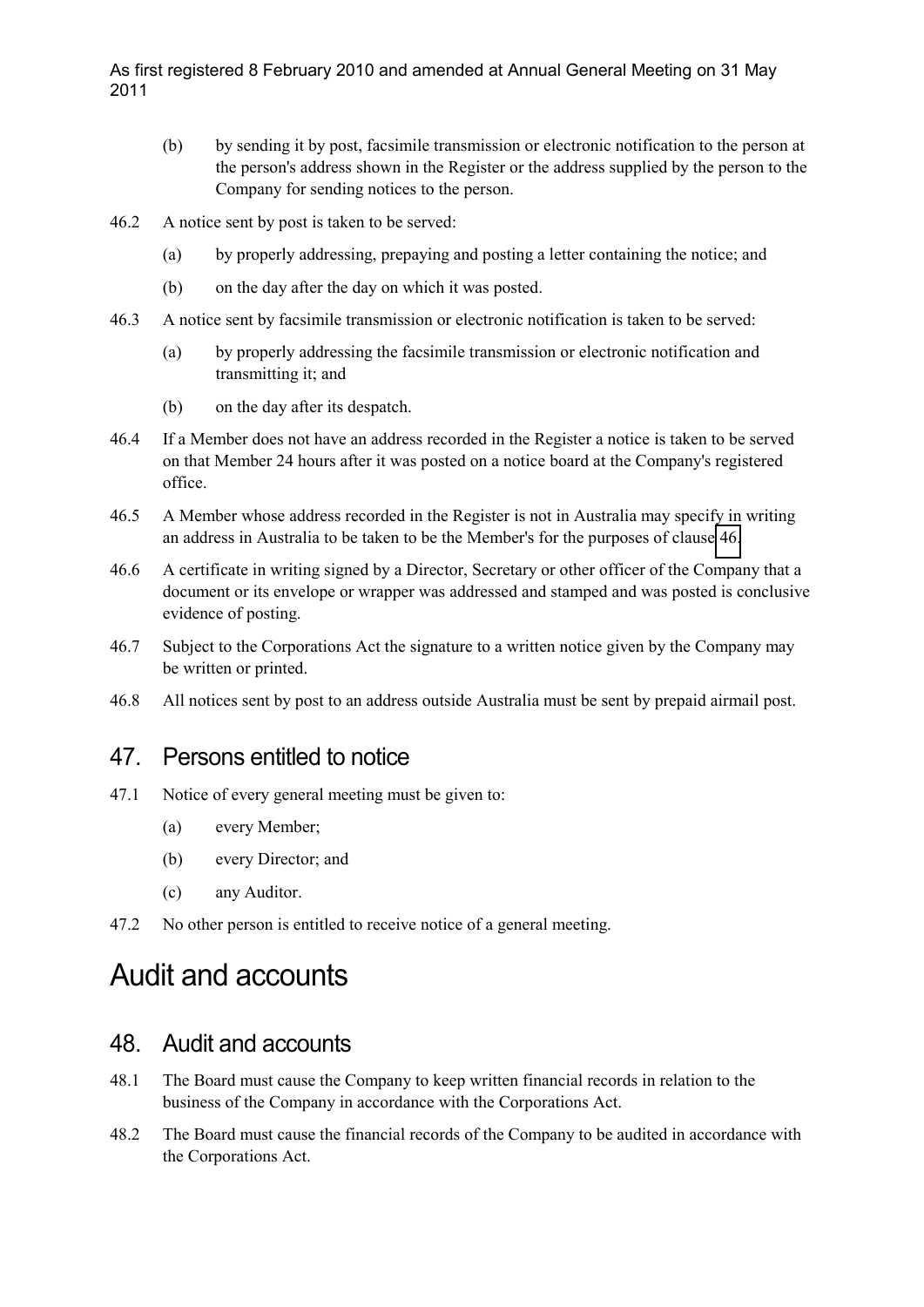# Winding up

### 49. Winding up

<span id="page-26-1"></span>49.1 If the Company is wound up:

- (a) each Member; and
- (b) each person who has ceased to be a Member in the preceding year,

undertakes to contribute to the property of the Company for the:

- (c) payment of debts and liabilities of the Company (in relation to clause [49.1\(b\),](#page-26-1) contracted before the person ceased to be a Member) and payment of costs, charges and expenses of winding up; and
- (d) adjustment of the rights of the contributories amongst themselves,

the amount of \$2.00.

- 49.2 If any surplus remains following the winding up of the Company, the surplus must not be paid to or distributed amongst Members, but must be given or transferred to a corporation to which income tax deductible gifts can be made and which, by its constitution, is:
	- (a) required to pursue similar charitable purposes to those pursued by the Company;
	- (b) required to apply its profits (if any) or other income in promoting its objects; and
	- (c) prohibited from making any distribution to its members or paying fees to its directors (other than in circumstances contemplated by clause [34\)](#page-19-1),

such corporation to be determined by the Members at or before the winding up and, in default, by application to the Supreme Court of New South Wales for determination.

# **Indemnity**

### 50. Indemnity

- <span id="page-26-2"></span>50.1 To the extent permitted by law and subject to the restrictions in section 199A of the Corporations Act the Company indemnifies every person who is or has been an officer of the Company against:
	- (a) any liability (other than for legal costs) incurred by that person as an officer of the Company (including liabilities incurred by the officer as an officer of a subsidiary of the Company where the Company requested the officer to accept that appointment); and
	- (b) reasonable legal costs incurred in defending an action for a liability incurred by that person as an officer of the Company (including legal costs incurred by the officer as an officer of a subsidiary of the Company where the Company requested the officer to accept that appointment).
- <span id="page-26-0"></span>50.2 The amount of any indemnity payable under clauses [50.1\(a\)](#page-26-2) or [50.1\(b\)](#page-26-0) must include an additional amount (GST Amount) equal to any GST payable by the officer being indemnified